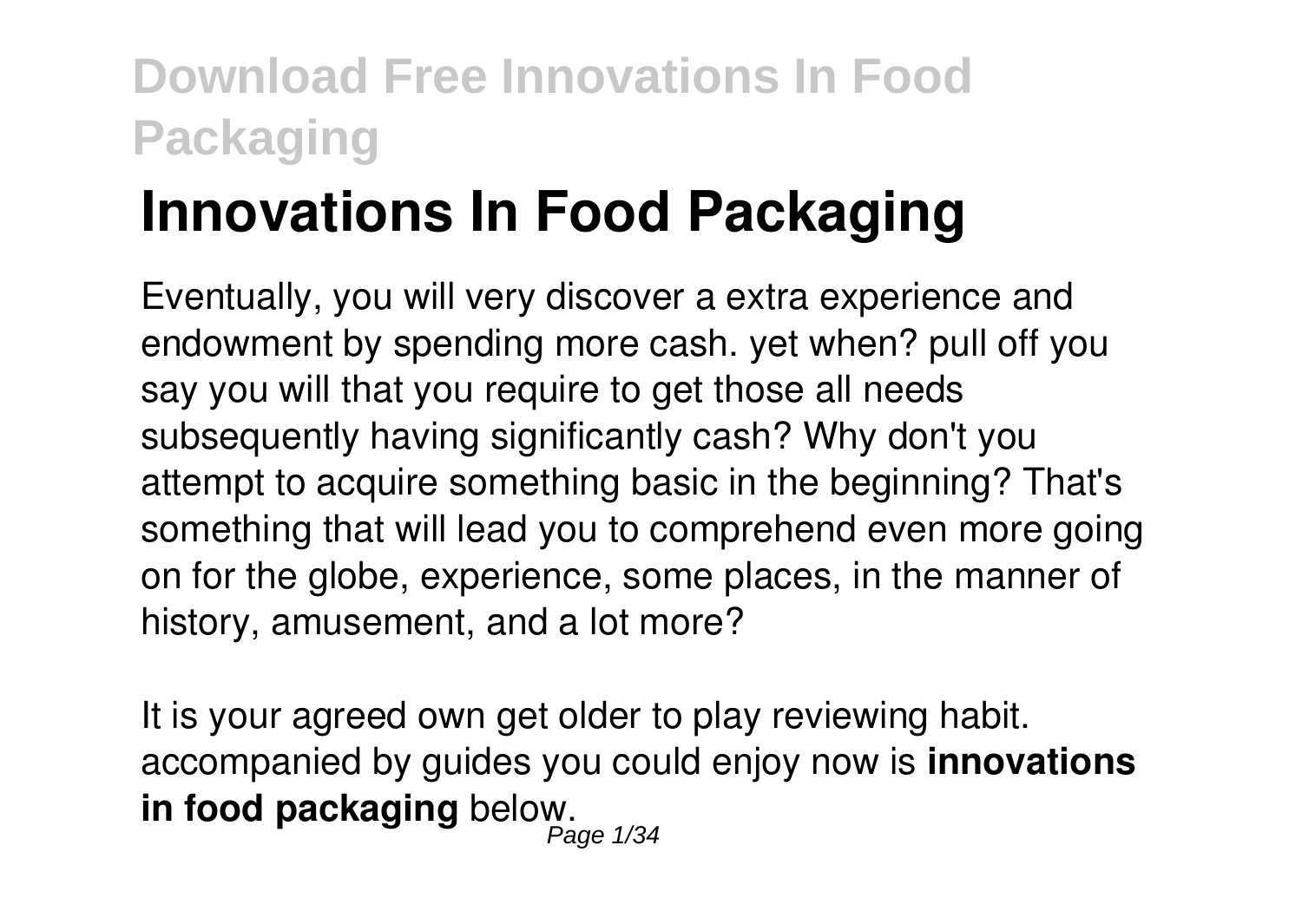Top 5 Food Packaging Design Trends in 2020 | Packaging for Produce Growers - FPTV*The future of packaging* The future of packaging - reducing food waste **The Future of... Packaging FOOD PACKAGING: MAKING THE BEST OF A BAD SITUATION | Vanessa Grondin | TEDxLaval This zero-waste packaging is made from bamboo** The Most Genius Food Packaging Designs Ever Created CDP Innovation Seminars | Smart food, packaging and eco-system innovations Basic Concepts and Innovations in Food Packaging Our top innovations for the food \u0026 packaging industry 2020 This company has invented an innovative way <u>to end packaging waste | Ways to Change the World</u>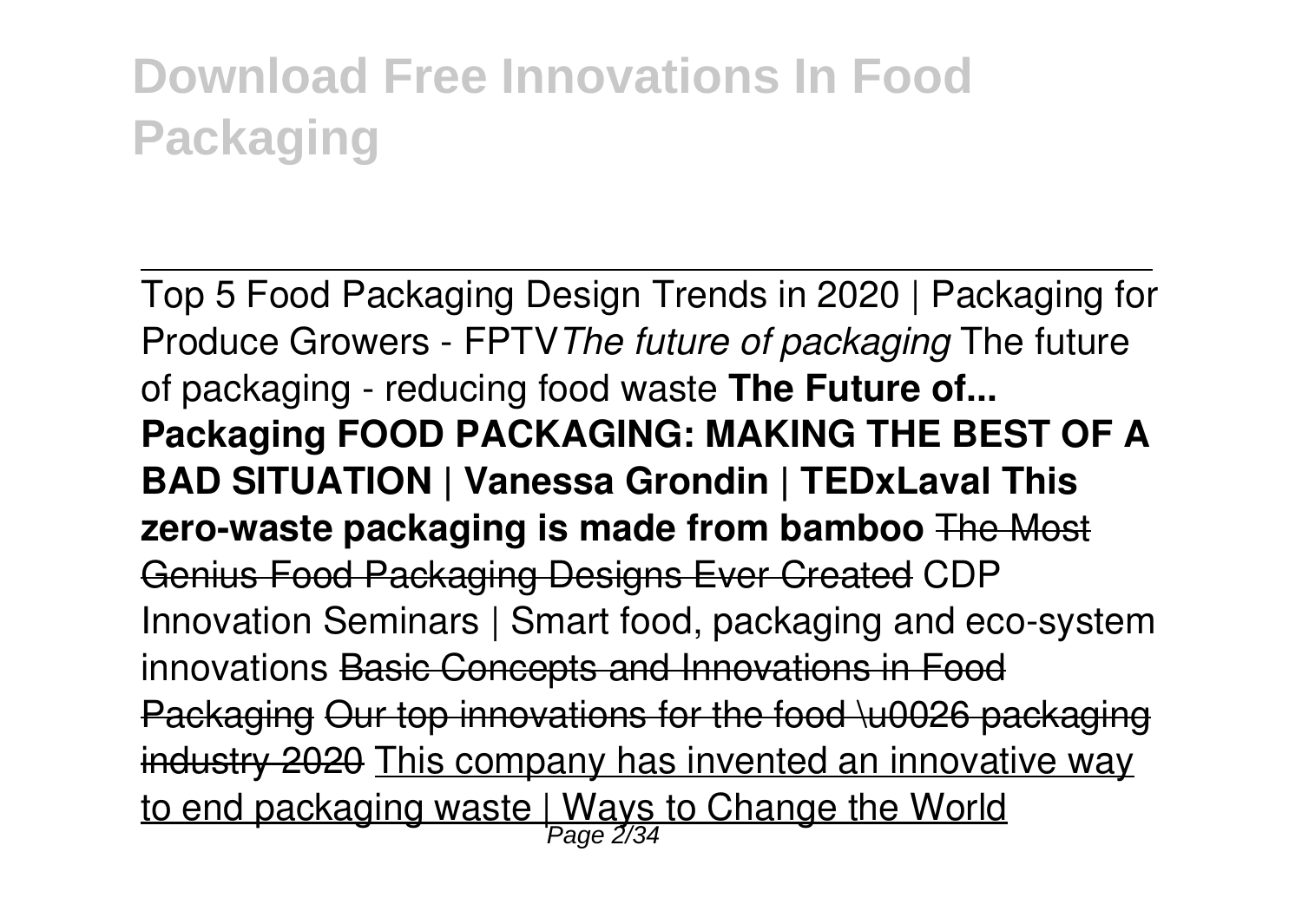#### **Conference on Innovation in Food \u0026 Beverage Packaging** Louise Fili | Design in the first person *Fssai Series 2 :- Packaging*

XIAOMI Mijia Mi Smart Sensor Set Unboxing Setup**Strangest Products Made By Everyday Brands Type Over Time: Louise Fili** *What Is Smart Packaging?*

Louise Fili on typography and gastronomy*Samsung 32\" 5 Series Smart TV Unboxing and Setup*

People Who Are Clearly Living In 3018 Tsutsumu - The Art of Japanese Packaging **The Most Innovative Things Happening With Genius Food Packaging Designs "A Great Debate" on bringing sustainability and innovation in food packaging post lockdown 4.0** 7 Packaging Trends To Watch For In 2019 Kotkamills – Sustainability through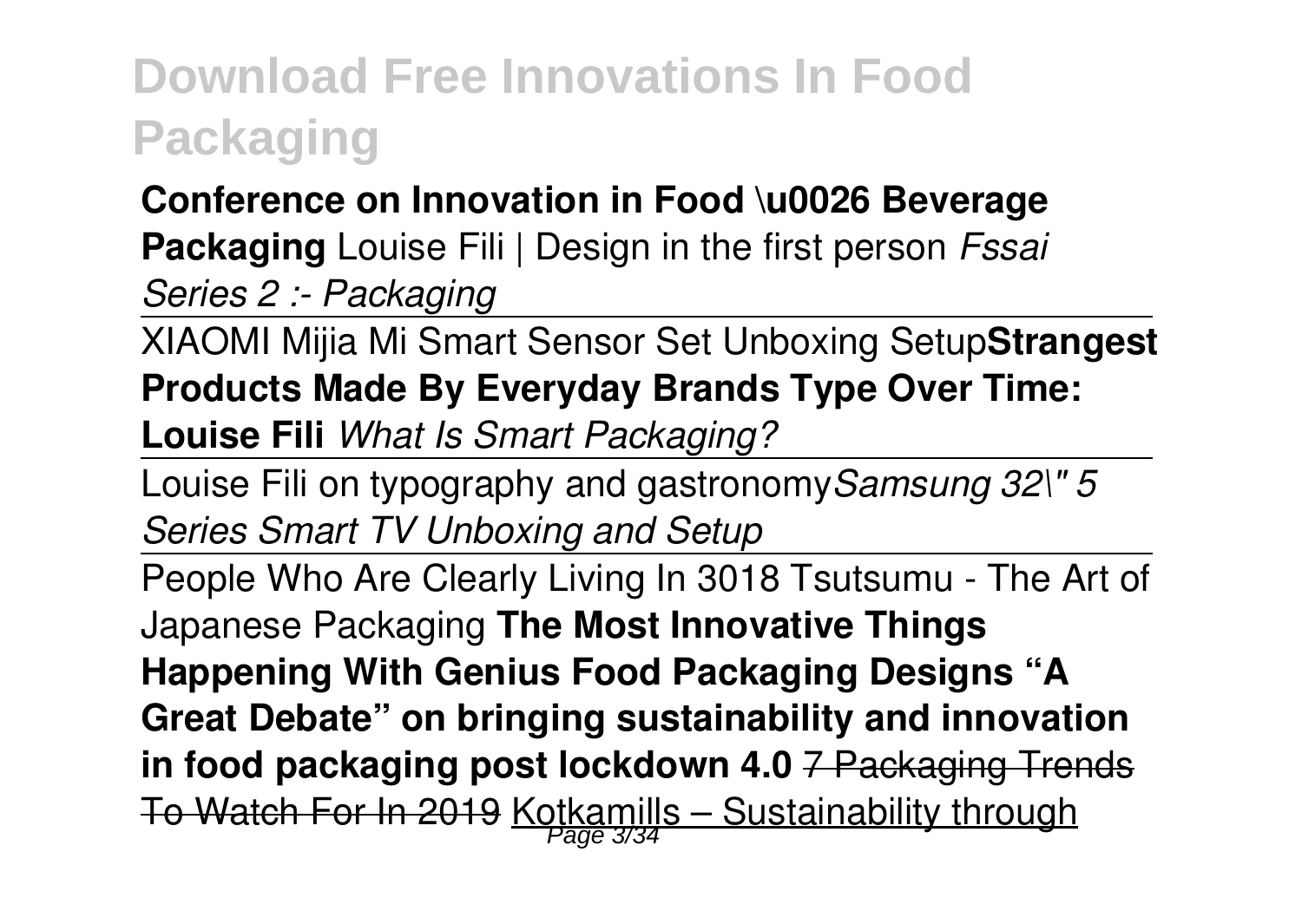innovation – plastic-free food service and packaging boards *The Most Genius Food Packaging Designs Ever Created* Smart Food Containers | The Henry Ford's Innovation Nation IFE World Food Innovation Awards – best convenience/on the go packaging

Basic Concepts and Innovations in Food Packaging - Smart PackagingInnovations In Food Packaging

Sustainable replacements for plastic cutlery for packaging in advance of EU ban EcoTensil, the global pioneer in sustainable paperboard utensils, announces the European launch of its plastic-free single-use cutlery for food packaging. The popular range of folding multi-functional paper …

# Innovations Food – Innovations in Food Technology Page 4/34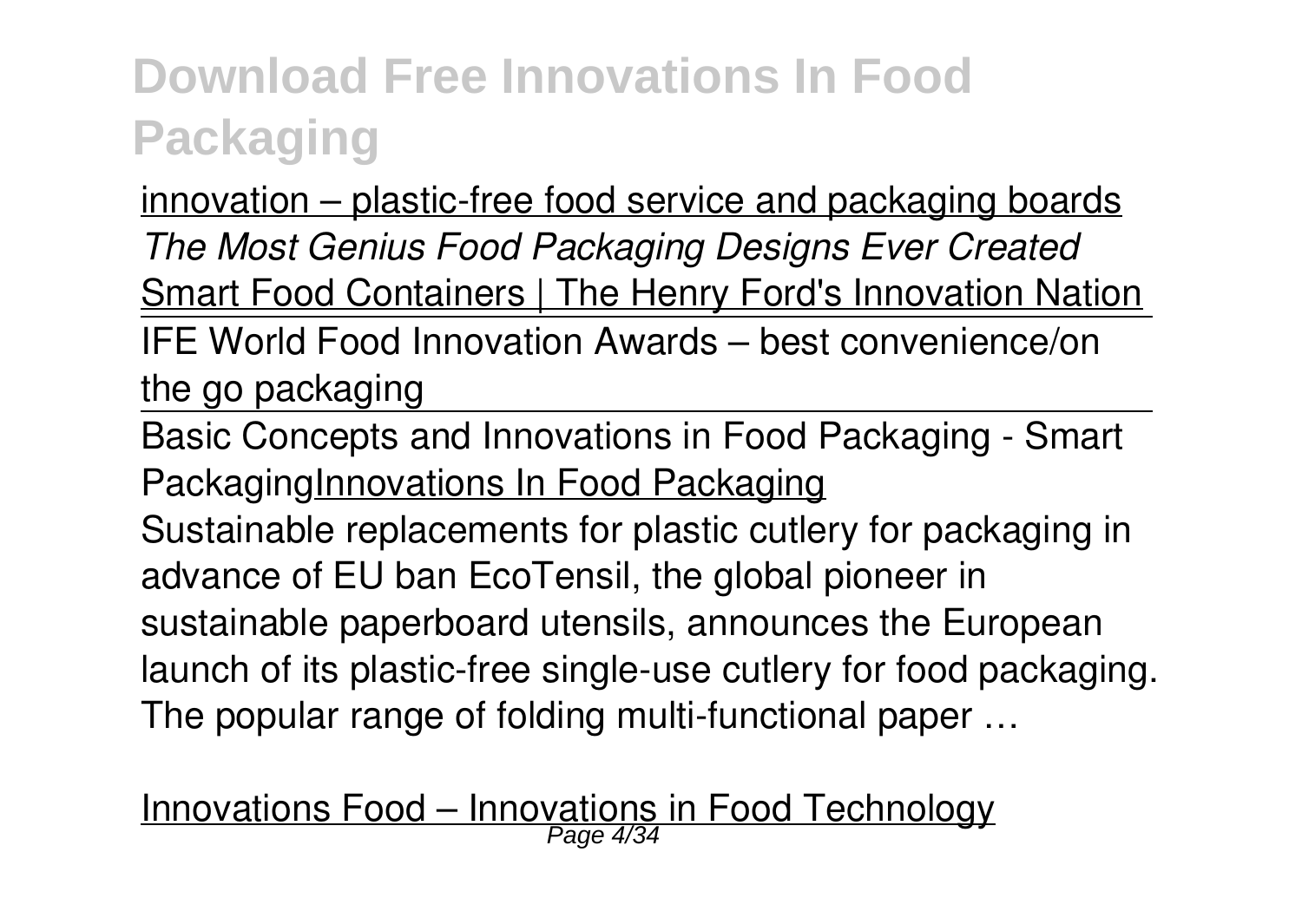Innovative antioxidative packaging systems can be fabricated by inclusion of antioxidant in the polymeric packaging matrix. The antioxidants located in the plastic polymer can be released directly to the liquid fatty foods or indirectly to the solid foods preventing oxidation of foods.

Innovations in Food Packaging | ScienceDirect Description This new edition of Innovations in Food Packaging ensures that readers have the most current information on food packaging options, including active packaging, intelligent packaging, edible/biodegradable packaging, nanocomposites and other options for package design.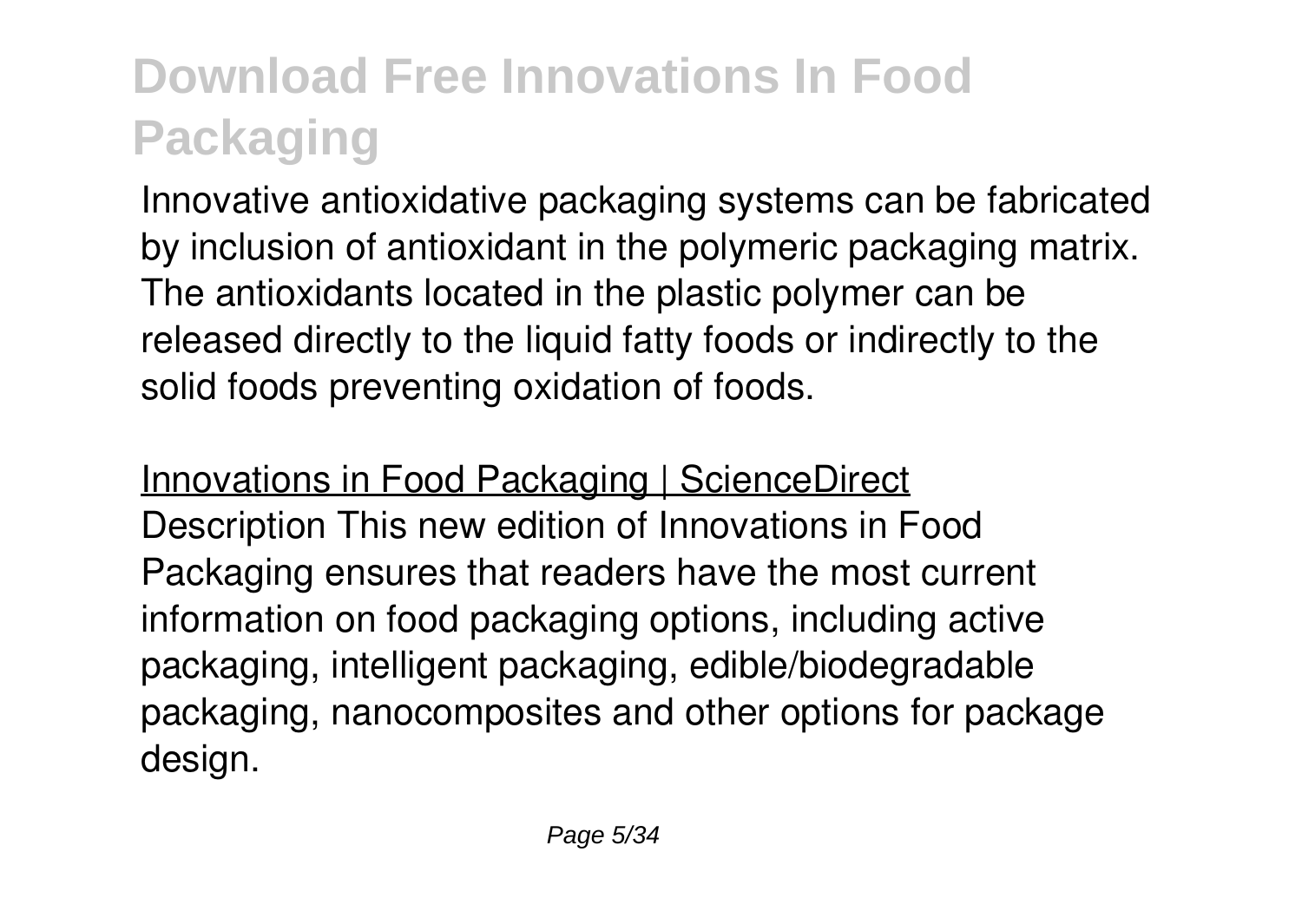#### Innovations in Food Packaging - 2nd Edition

Griffith Foods research finds millions of casual meat reducers, barely detected by food industry; SICK's on the level with its CQF capacitive sensor; Henkel enables recyclable paper packaging with innovative coating solutions; Management buyout at Datalase; IRPLAST joins SABIC's 'Trucircle' initiative

#### food packaging – Innovations Food

Charpak's new 2020 packaging solutions Charpak's R&D programme has expanded the Twist-Loc® range for food-togo, bakery, ambient and convenience snacking markets. The patented design eliminates micro-plastics through its integrated tamper-evident twist-and-lock mechanism. Twist-Page 6/34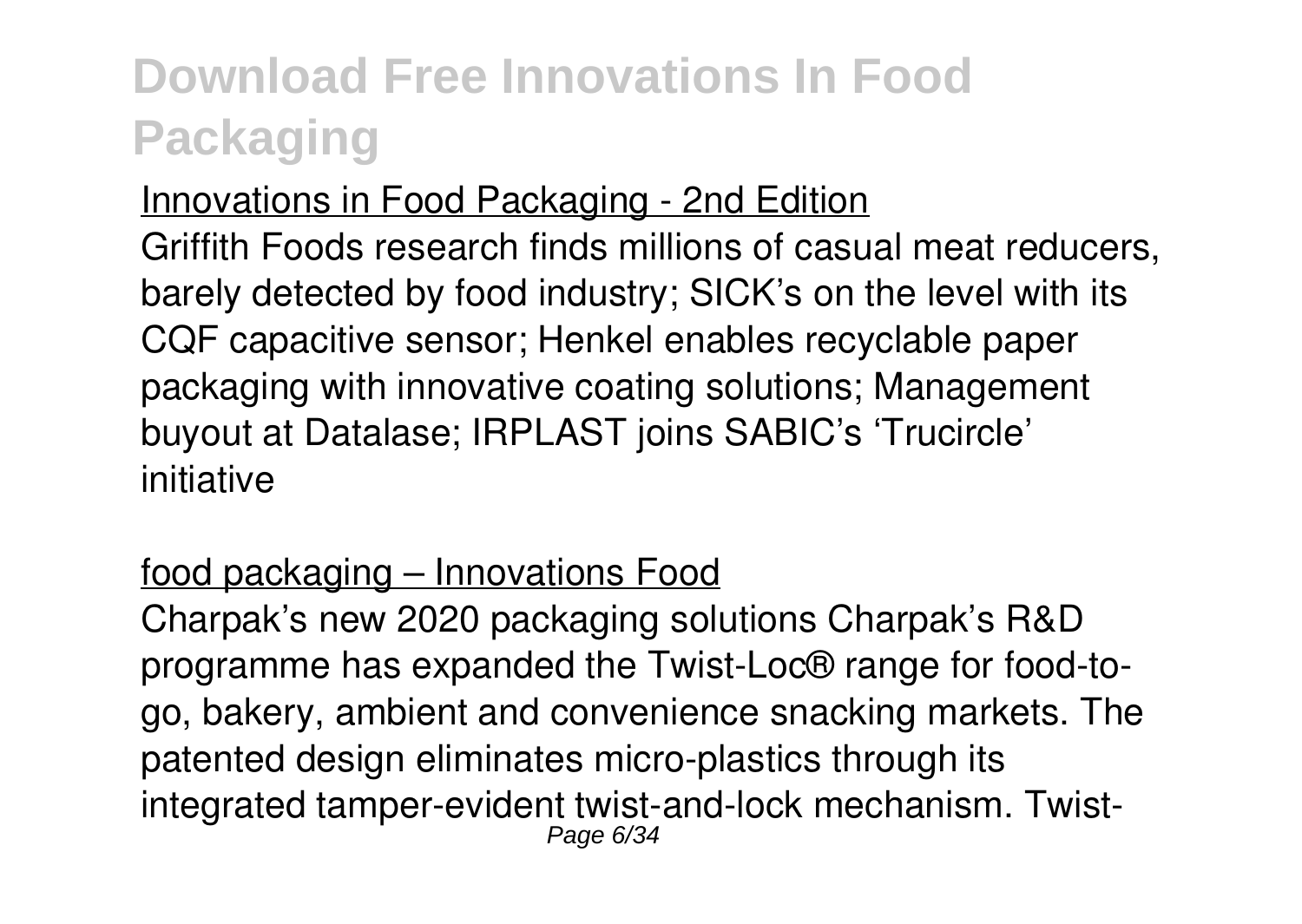Loc® is available in a range of sizes, and thicknesses.

NEW Packaging Innovations for 2020 – Packaging designers ...

Innovations Food Innovations in Food Technology. packaging . Processing News. Seltzer system is a game changer for the UK soft drinks industry. September 14, 2020 by Innovations Admin

#### packaging – Innovations Food

Future innovations We're going to continue to see the development of flexible packaging design and technologies to help optimise the amount of packaging needed to protect food products. Furthermore, packaging solutions will start<br>Page 7/34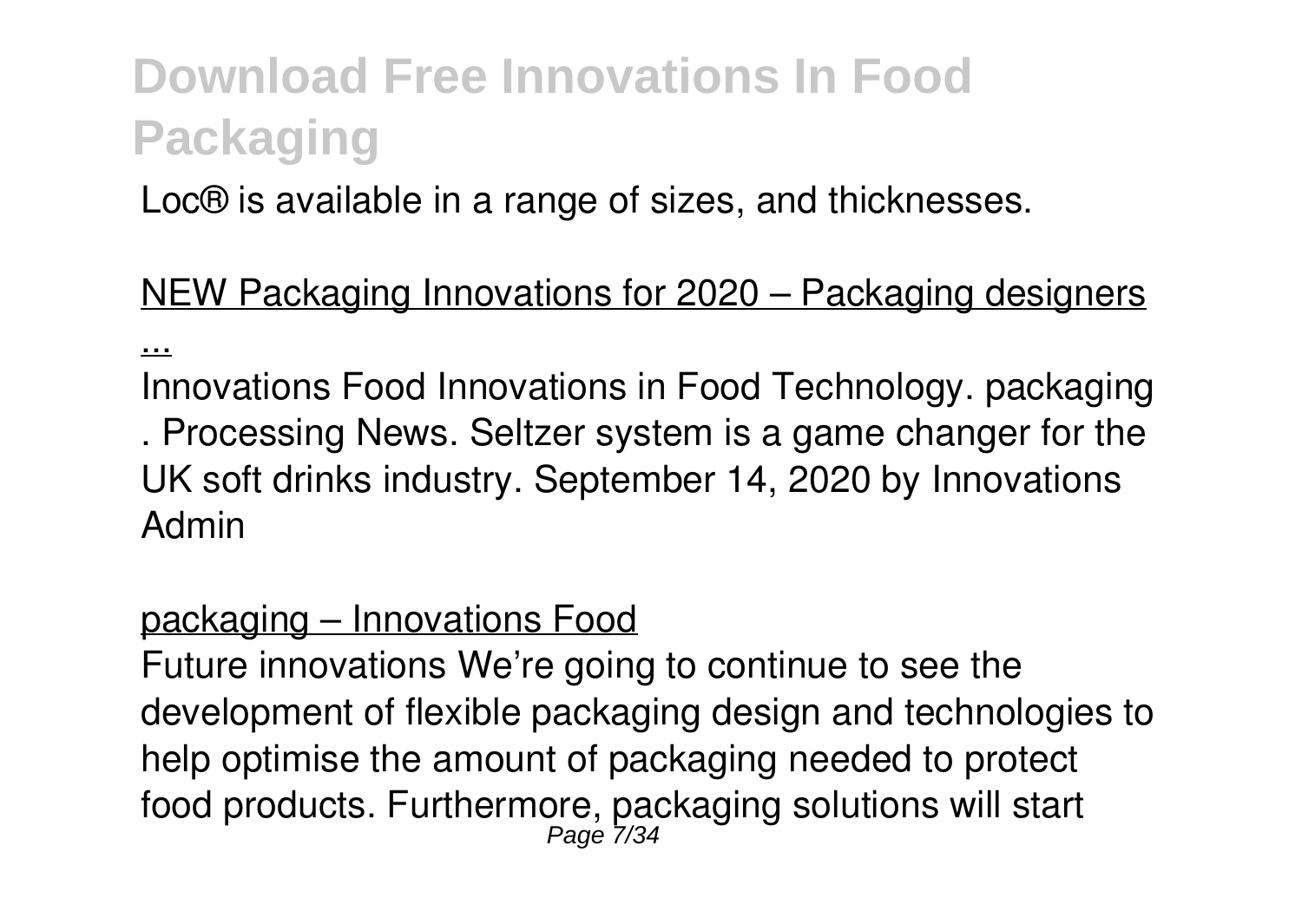performing more active functions when it comes to food and food formulation, maintaining product freshness without the use of preservatives or substantial food processing steps.

Packaging innovation for the food industry - Food & Beverage Smart packaging is a clever way to package products. Technology can now be embedded right into the packaging to provide the consumer with more convenience, security, and information. Food packaging comes embedded with NFC chips or printed QR codes, Smart Labels that can be scanned using a smartphone to provide more information about the product.

9 Food Packaging Trends You Need To Be Aware Of in 2020 Page 8/34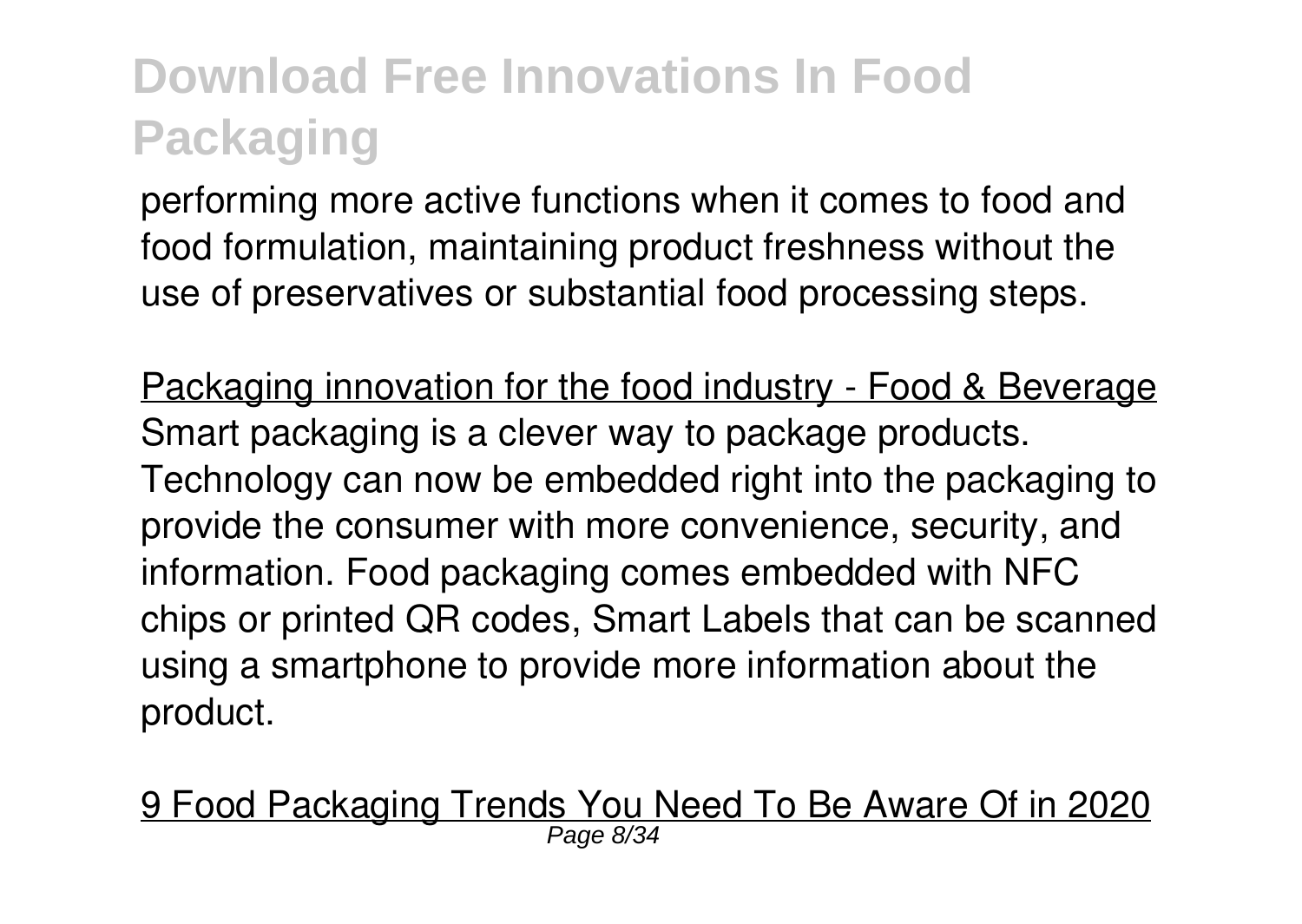Food innovation is the development and commoditization of new food products, processes, and services. Right now, it's happening rapidly. Food and beverage companies are looking for ways to make healthy, nutritious offerings that are not only enticing, accessible, exciting, and unique, but also sustainable. We've compiled a list of some of the best food innovations to have emerged recently.

40 food innovations you should know about - Board of ... These April 2017 food packaging innovations range from freshness-revealing produce stickers to rustic gelato jars that promote convenience while paying tribute to the Italian dessert's rich history.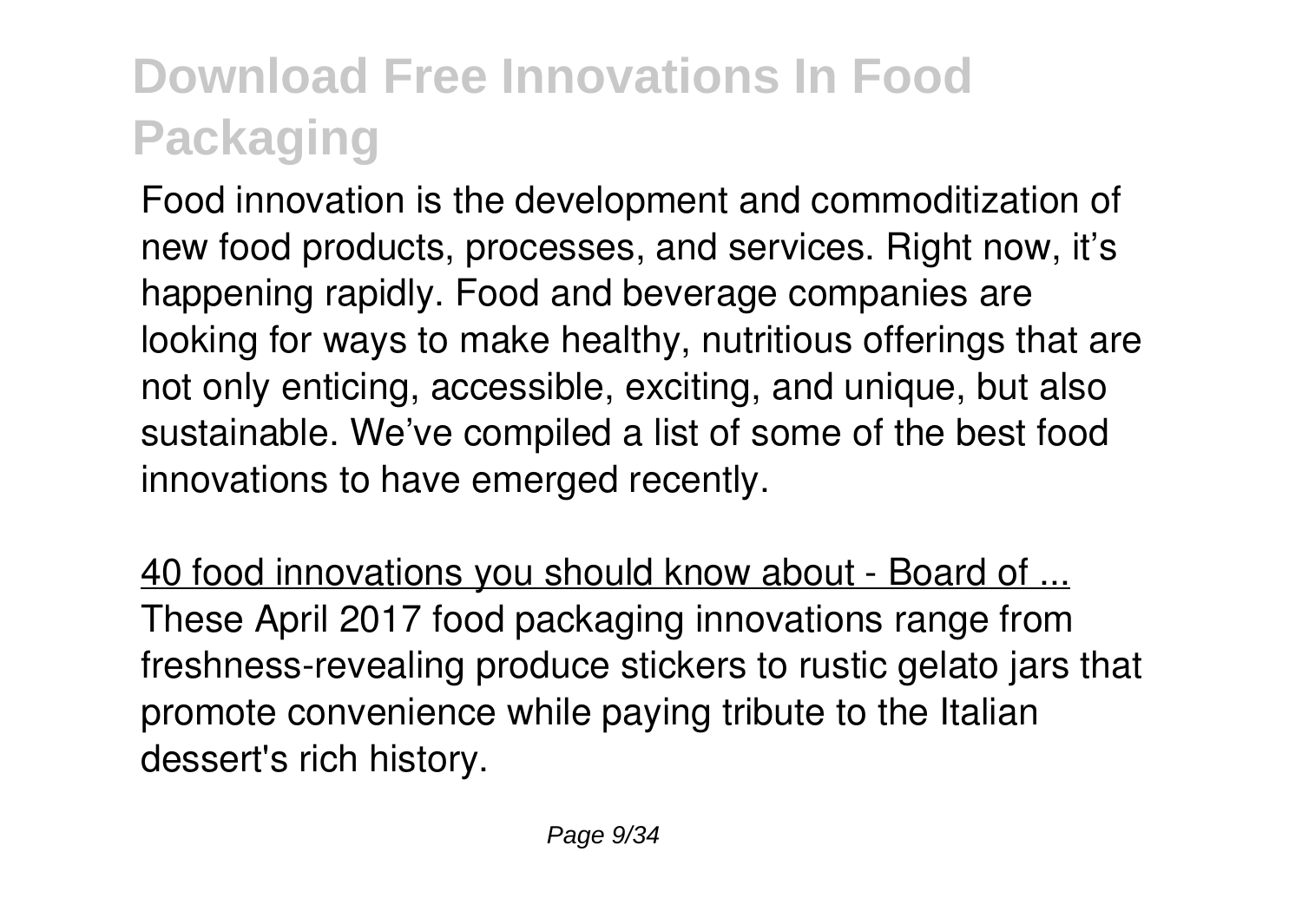Top 100 Food Packaging Innovations in April Among the various kinds of plastic packaging, plastic cling film is one of the most widely used today. Moving towards ecofriendly packages, new innovations in cling film packaging are shaping the future of food packaging. Silk fibroin thin films for perishables: Silk fibroin is a protein that has been used in adhesive, edible food sensors.

The latest innovations in sustainable food packaging ... Innovations in Food Packaging addresses selective topics of functions of food packaging to modify the traditional notion of this process. This book is organized into five parts. Part I focuses on the fundamental theories covering physical chemistry background and quality preservation of foods. Page 10/34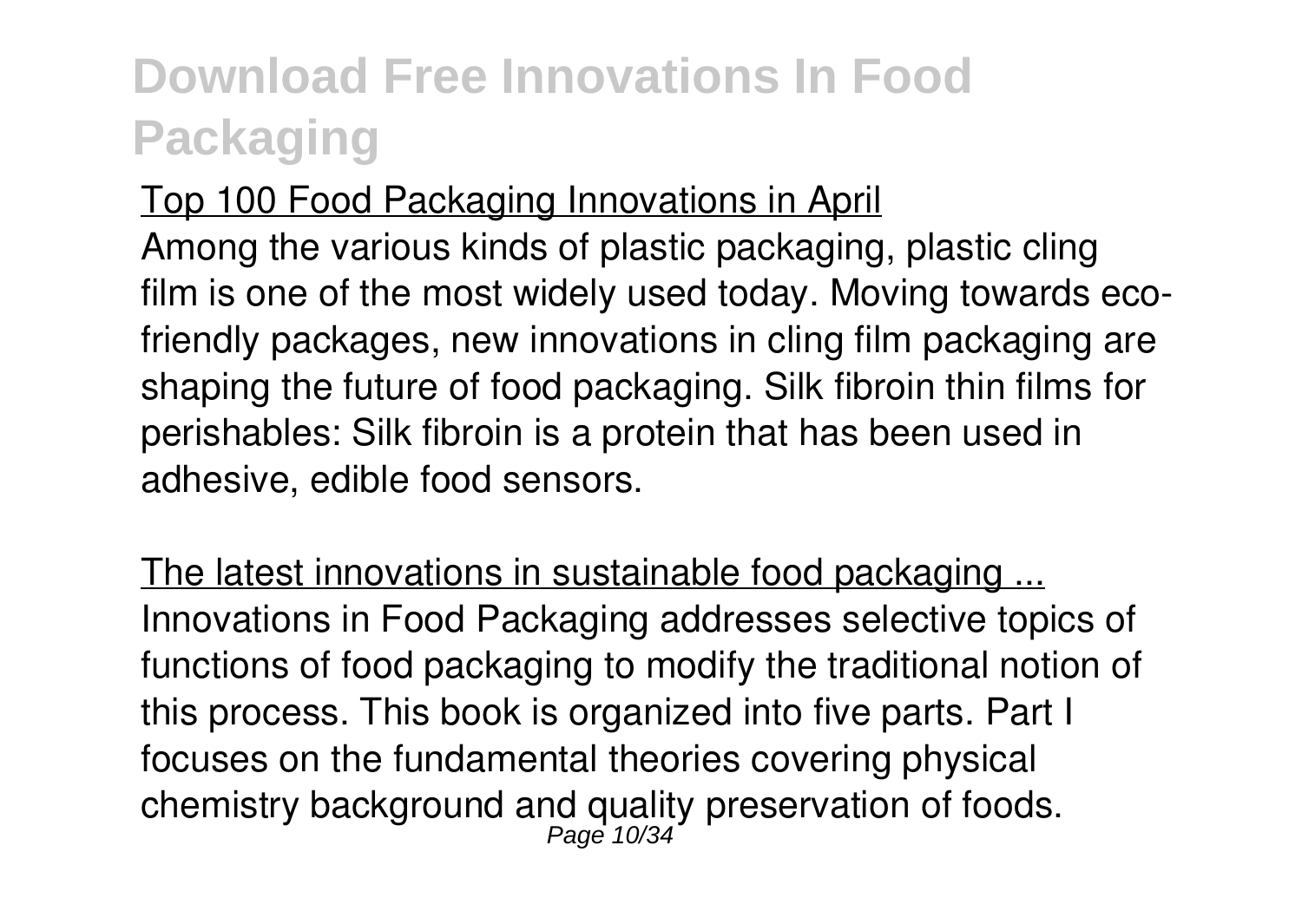#### Innovations in Food Packaging | ScienceDirect

Although Micro packaging ambitions are to reach all the packaging industry, in the food industry it presents potential benefits such as improved bio-availability, antimicrobial effects, enhanced sensory acceptance and targeted delivery of bioactive compounds.

Packaging Innovations for the Food Industry - Ennomotive Many innovations in sustainable food packaging revolve around the idea of bioplastics. Bio-plastic, or biodegradable plastic, is plastic which will break down over time, unlike traditional plastic polymers 2. Such plastics are broken down through the agency of living organisms – usually bacteria.<br> $P_{\text{age 11/34}}$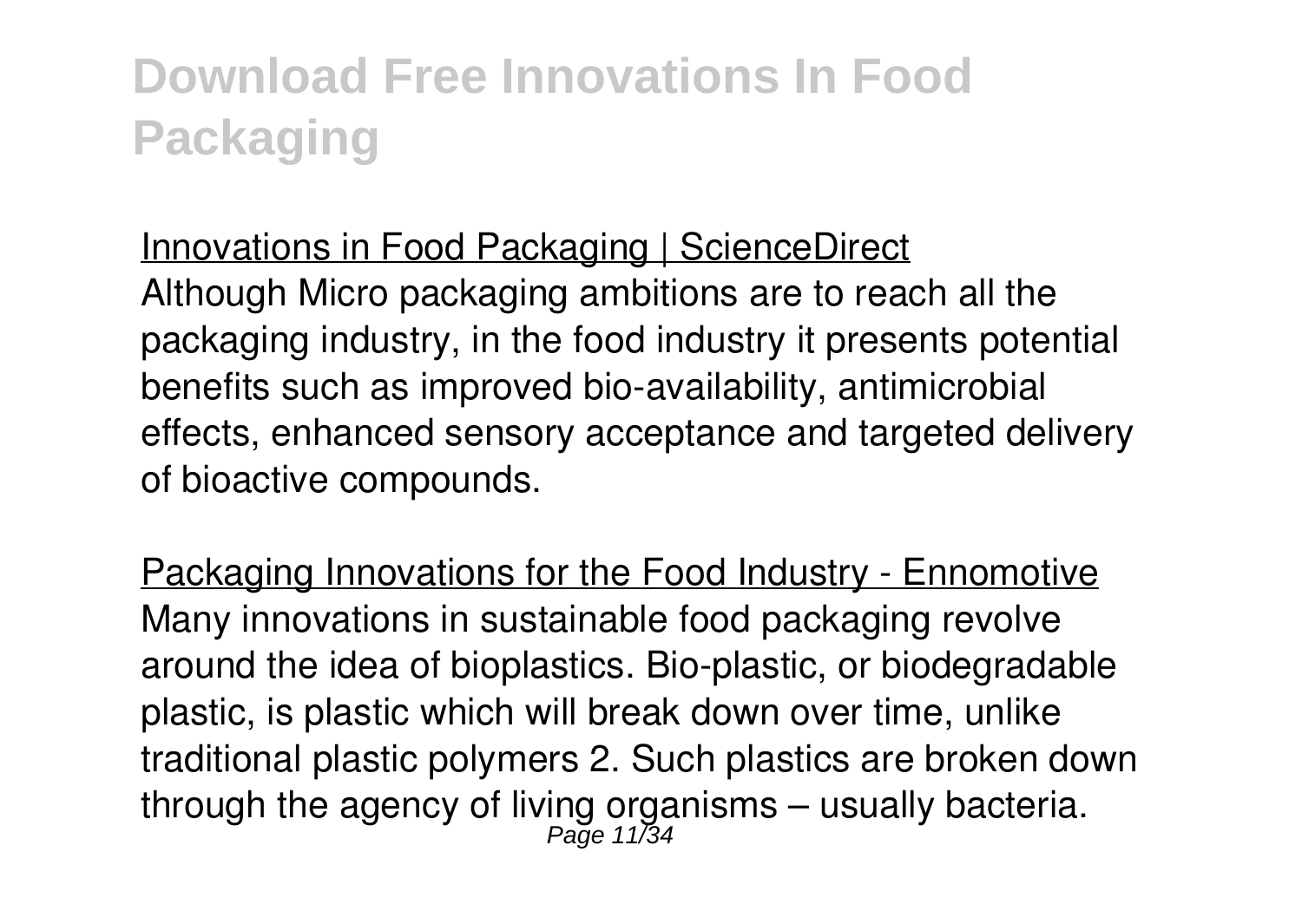Sustainable Food Packaging Innovations, Applications ... VPK introduces one brand for all corrugated packaging divisions. October 2, 2020 by Innovations Admin. VPK's corrugated packaging division will operate under a single brand name: VPK Packaging. The new name replaces the Rigid, Ondulys and Peterson brands in the UK, Ireland, France and the Nordic countries respectively. A new unified logo and visual identity ….

#### corrugated packaging – Innovations Food Concepts like stacked snack packaging, biodegradable packaging, completely clear packaging and simple, clutterfree packaging are new and creative ways companies are Page 12/34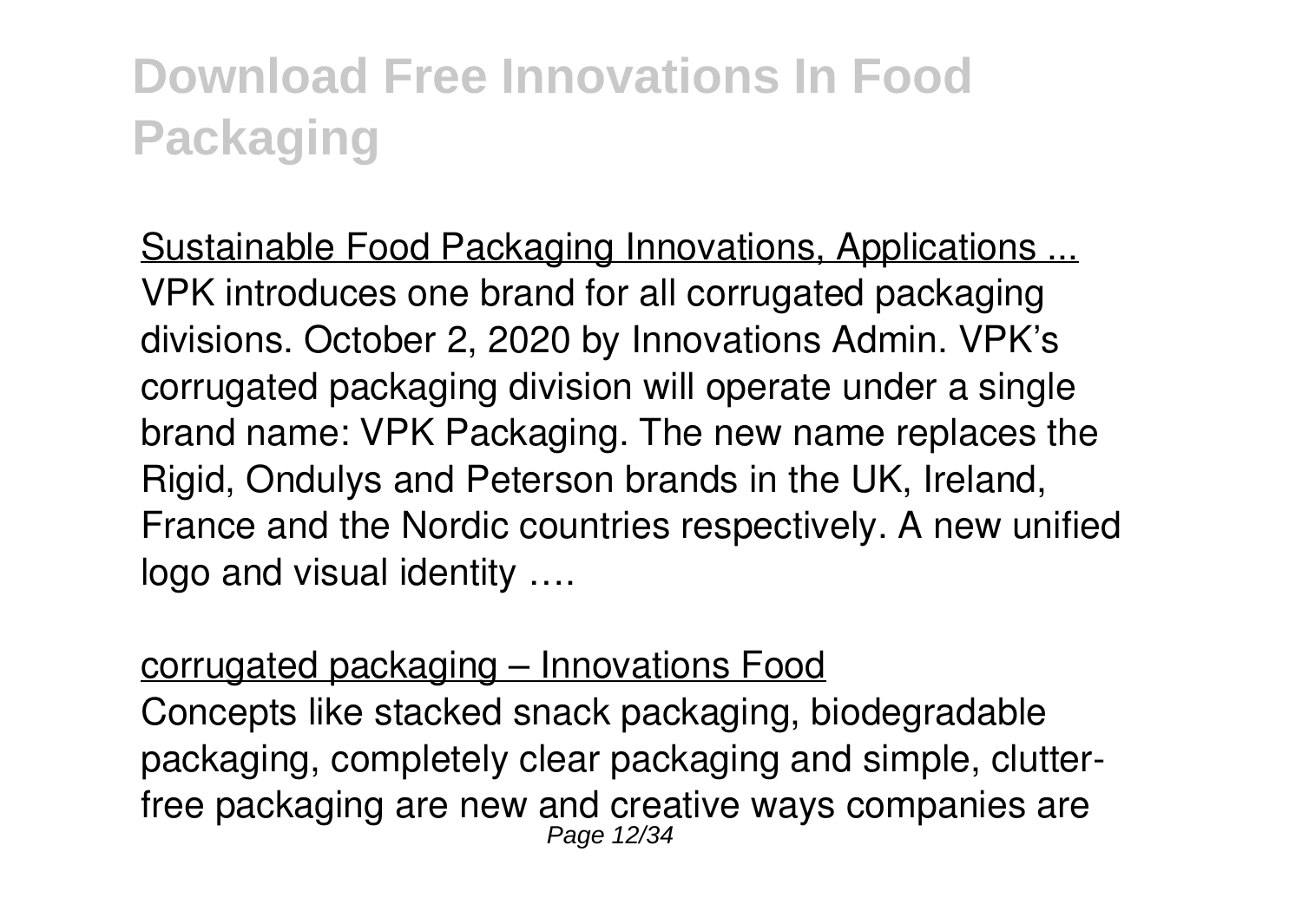trying to better relate and attract customers.

94 Examples of Innovative Food Packaging Sealed Air has developed chlorine-free vacuum shrink bags to help food processors and retailers improve food safety and sustainability in a circular economy. The new CRYOVAC® brand OptiDureÔ Bags (ODF4005) are made from a carefully selected range of resins to … Read More

#### food packaging – Page 2 – Innovations Food

Pizza Round is an innovative pizza packaging product from World Centric that delivers a combination of operational, environmental, and customer benefits. Pizza Round is a "100% tree-free, plant-based, compostable pizza container Page 13/34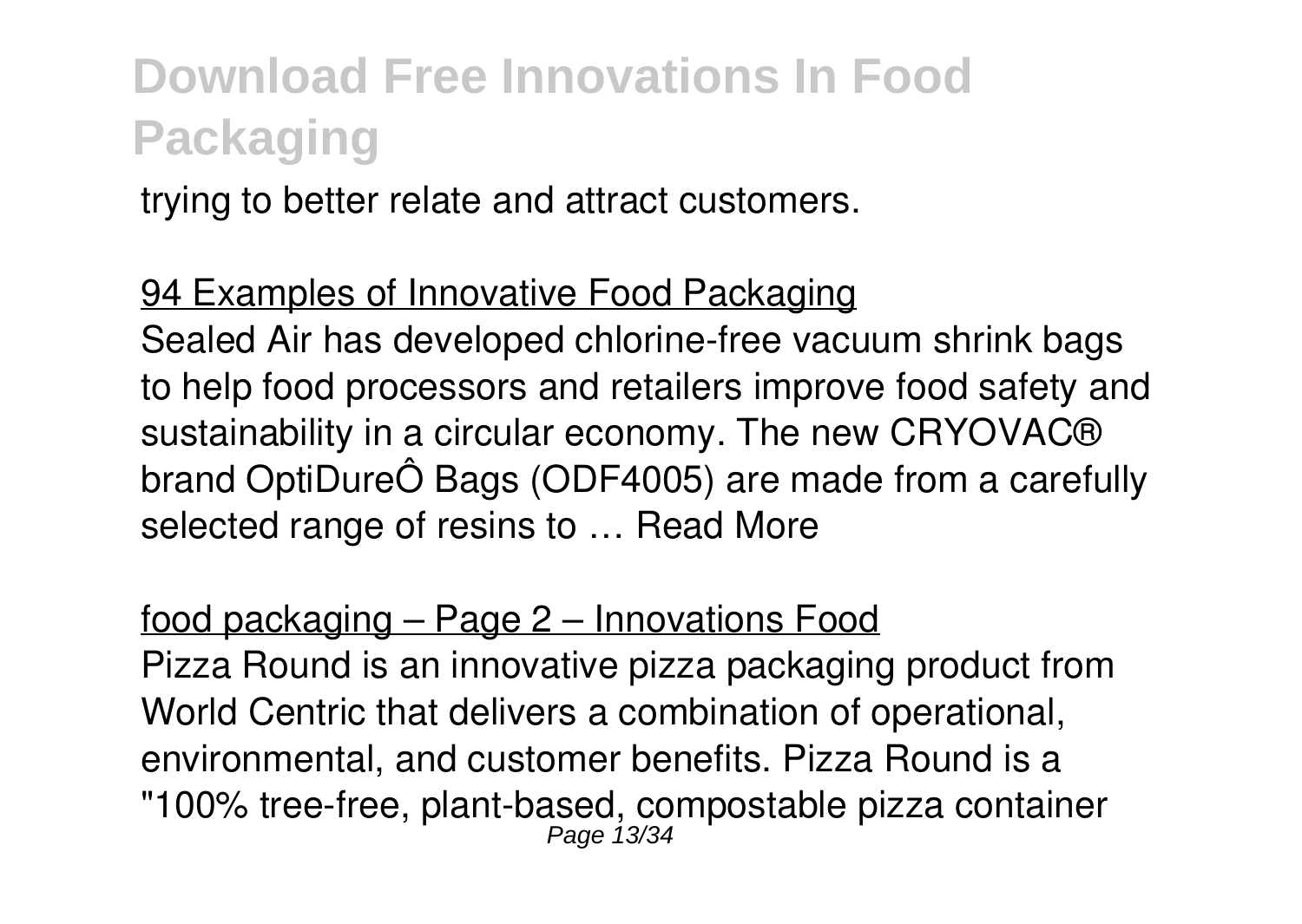for pizza takeout/delivery restaurants."

20 sustainable packaging innovations - Board of Innovation Packaging Innovations and Empack Birmingham is unquestionably the leading event for primary, secondary and protective packaging, contract packing and fulfilment, machinery, labelling, printing and industrial packaging solutions. Making it the hub for buyers and specifiers across the supply chain to source for their next project!

#### Packaging Innovations Birmingham 2020 | B2B Packaging Event

News on food packaging, design, innovation, new packs and suppliers. Arjowiggins launches paper food packaging to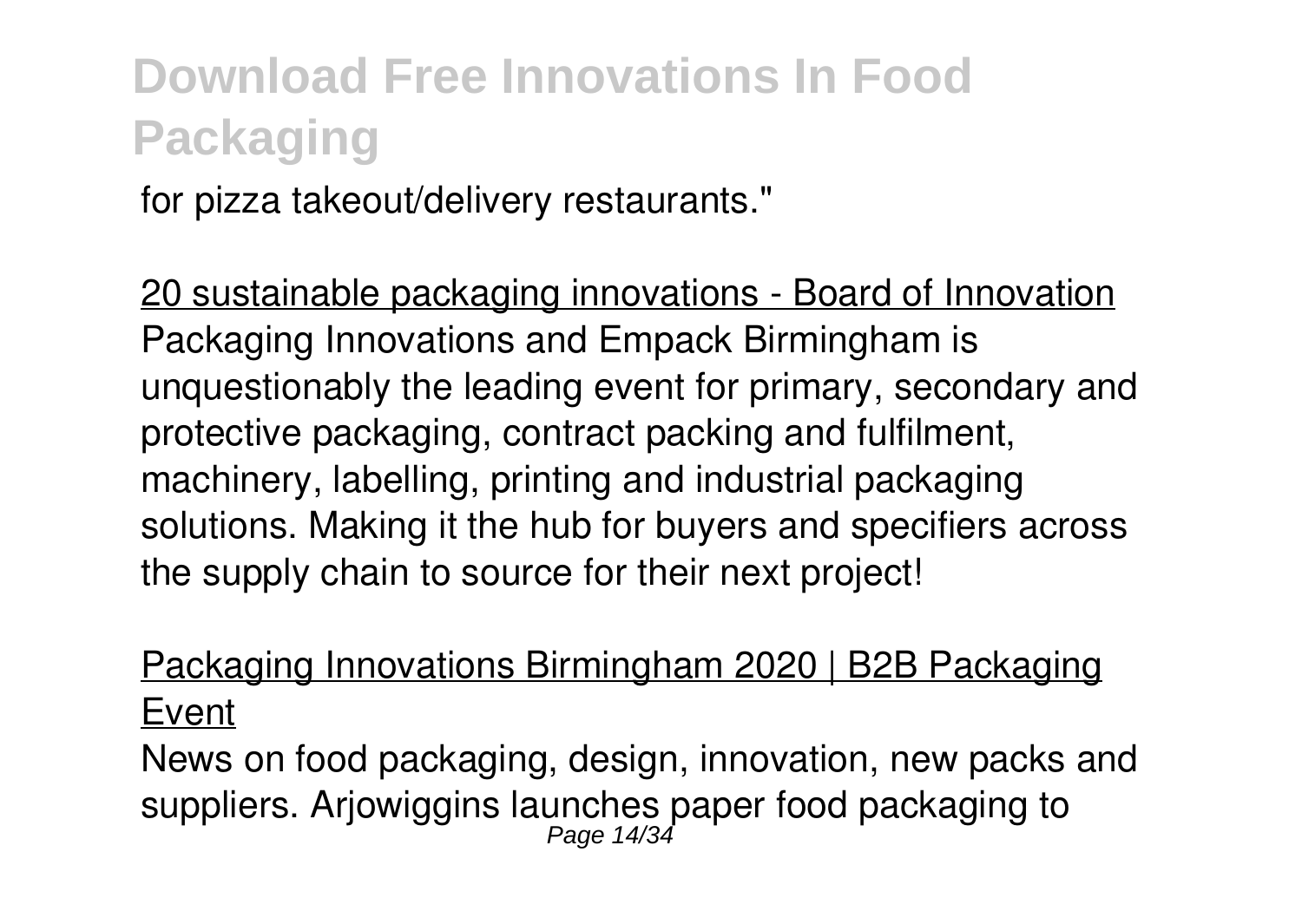compete with plastic & films. 28 October 2020 Food, Paper, Recycling, Single-Use, Top Story. Paper manufacturer Arjowiggins has announced new paper packaging for the food sector to replace plastic and films.

This new edition of Innovations in Food Packaging ensures that readers have the most current information on food packaging options, including active packaging, intelligent packaging, edible/biodegradable packaging, nanocomposites and other options for package design. Today's packaging not only contains and protects food, but where possible and appropriate, it can assist in inventory control, consumer Page 15/34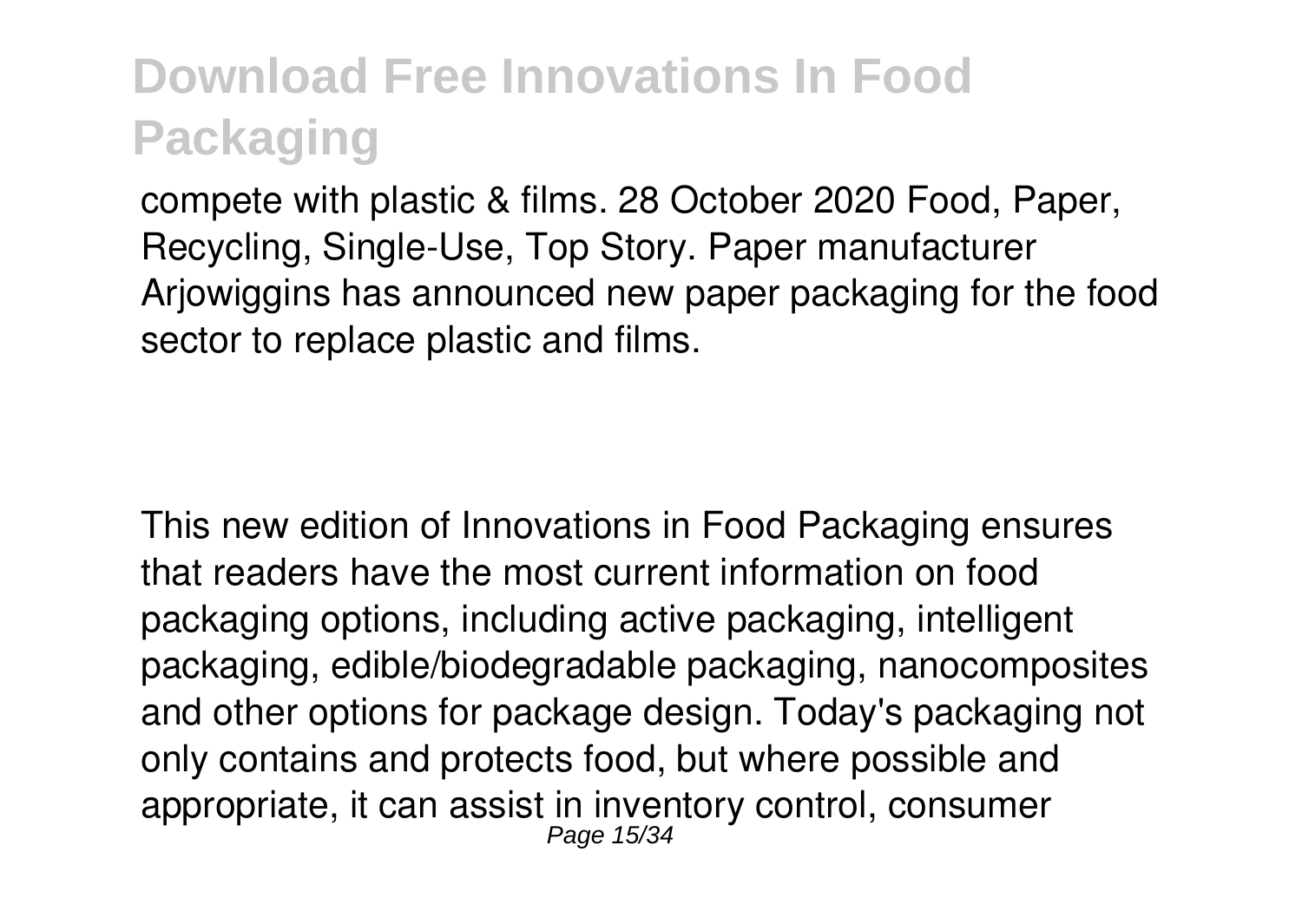education, increased market availability and shelf life, and even in ensuring the safety of the food product. As nanotechnology and other technologies have developed, new and important options for maximizing the role of packaging have emerged. This book specifically examines the whole range of modern packaging options. It covers edible packaging based on carbohydrates, proteins, and lipids, antioxidative and antimicrobial packaging, and chemistry issues of food and food packaging, such as plasticization and polymer morphology. Professionals involved in food safety and shelf life, as well as researchers and students of food science, will find great value in this complete and updated overview. New to this edition: Over 60% updated content including nine completely new chapters — with the latest Page 16/34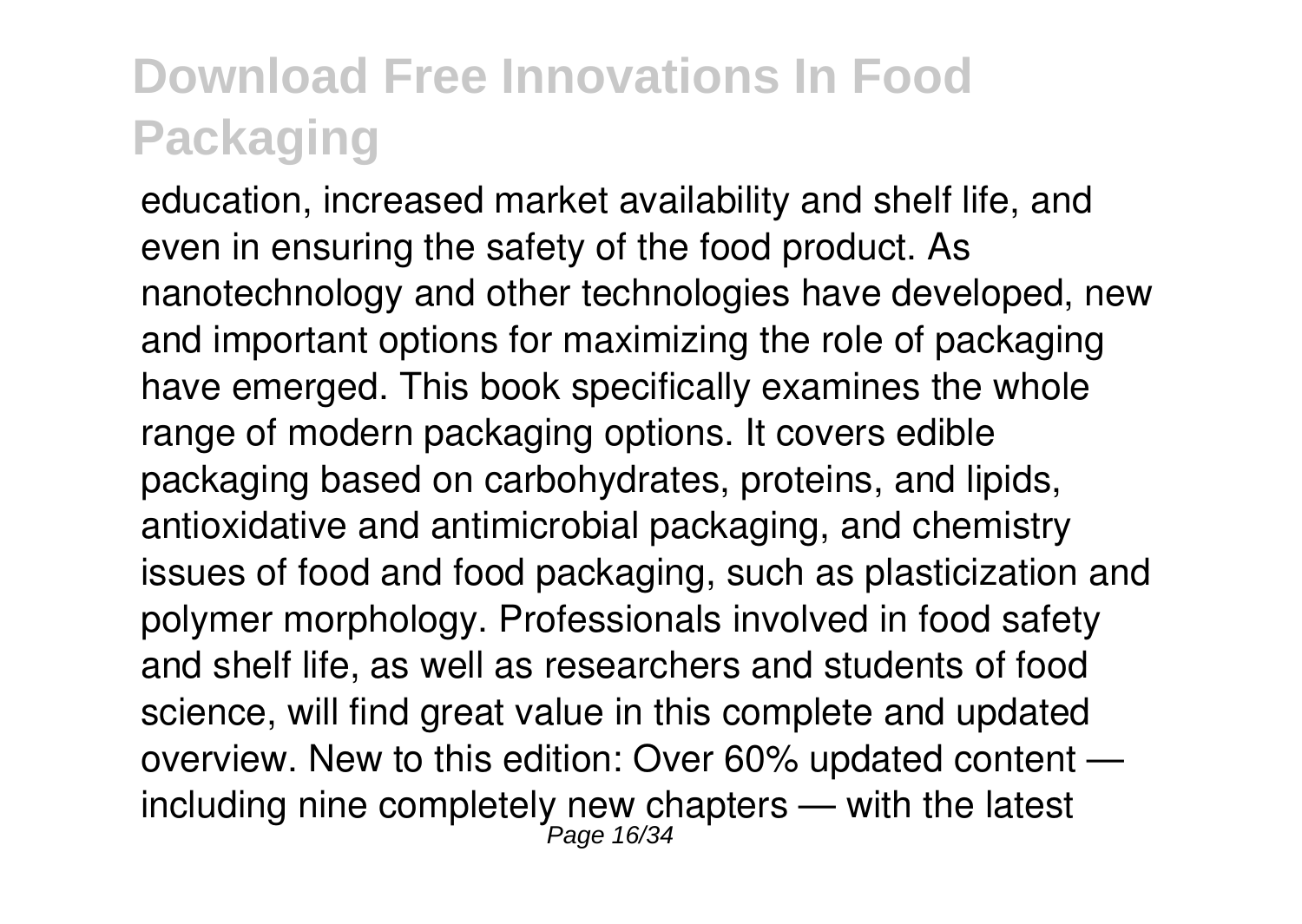developments in technology, processes and materials Now includes bioplastics, biopolymers, nanoparticles, and ecodesign of packaging

Food Packaging: Innovations and Shelf-life covers recently investigated developments in food packaging and their influence in food quality preservation, shelf-life extension, and simulation techniques. Additionally, the book discusses the environmental impact and sustainable solutions of food packaging. This book is divided into seven chapters, written by worldwide experts. The book is an ideal reference source for university students, food engineers and researchers from R&D laboratories working in the area of food science and technology. Professionals from institutions related to food Page 17/34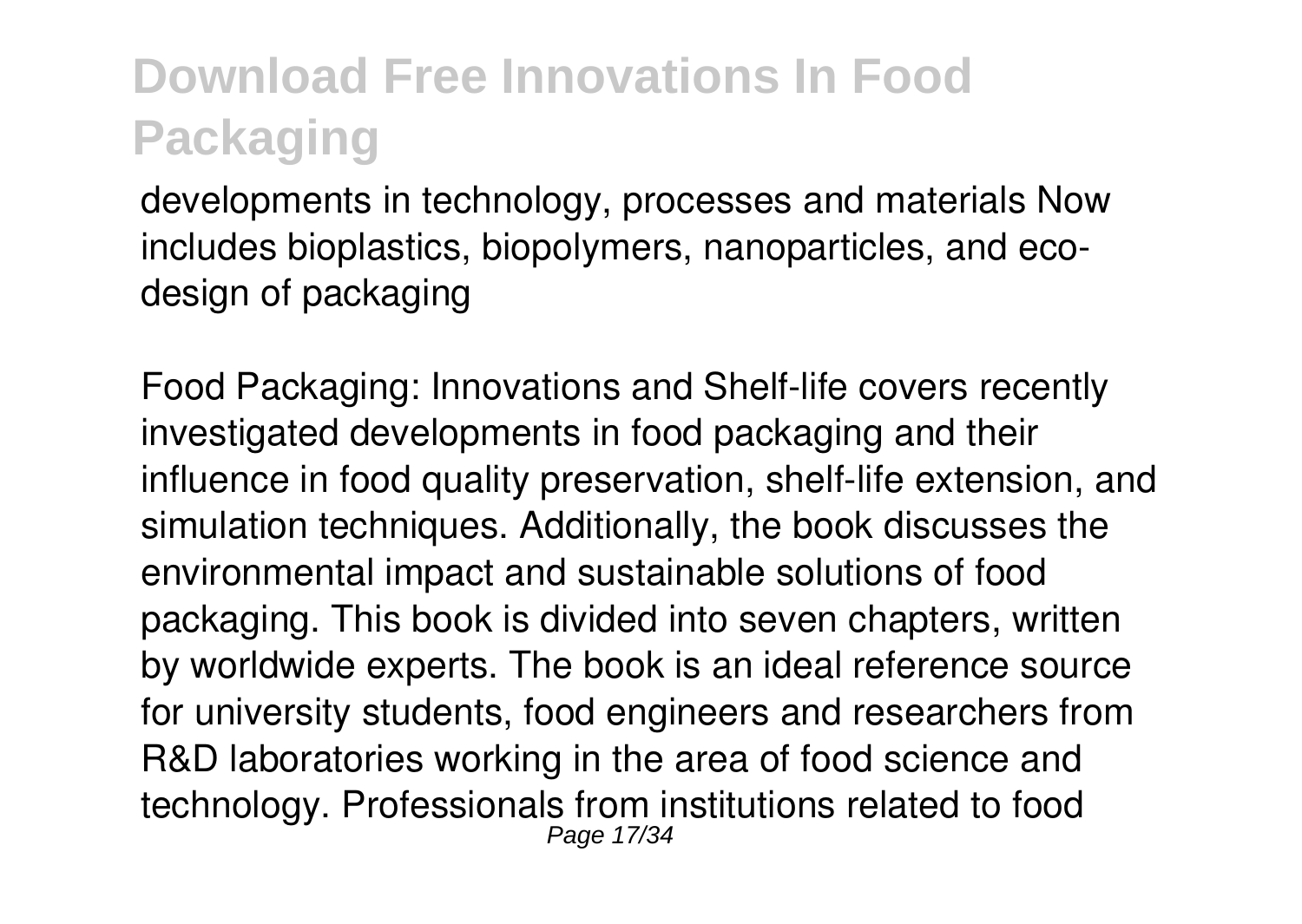#### **Download Free Innovations In Food Packaging** packaging.

This book explores the latest advances in the sustainable production of packaged foods. Packaging plays an important role in sustainable food production and consumption in industrialized countries, where there is an increasing pressure to reduce the environmental impact of packaged foods. For example, the European Union recommends packaging from renewable sources, with a focus on bio-based materials. Sustainable packaging processes guarantee the reuse of the entire waste material and at the same time avoid the loss of food safety and quality during storage by preventing foodborne diseases and chemical contamination. Furthermore, the dramatic problem of plastic waste accumulation and the  $P_{\text{age 18/34}}$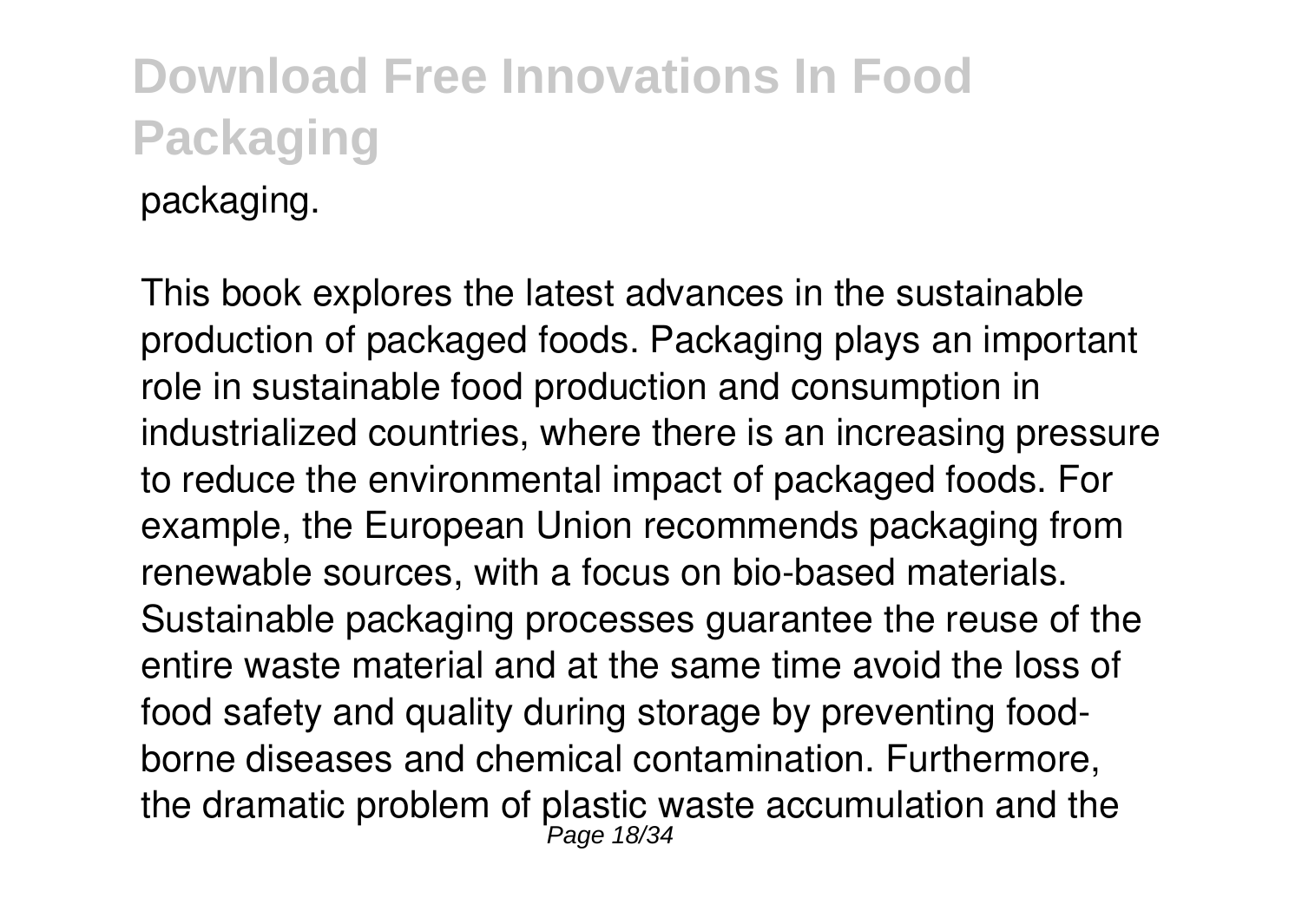conservation of oil and food resources need to be taken into consideration. This book presents eco-friendly packaging strategies to reduce food and plastic waste and address the end-of-life issues of persistent materials. It particularly focuses on the production of biodegradable microbial polymers and the use of by-products and waste from the agricultural and food industries. These strategies promote an innovative and productive waste-based food packaging economy, separating the food packaging industry from fossil reserves and allowing bio-polymers to return to the soil. Lastly, the book covers life-cycle assessment, life-cycle costing, and externality assessment to help readers understand the economical reliability of the innovations presented.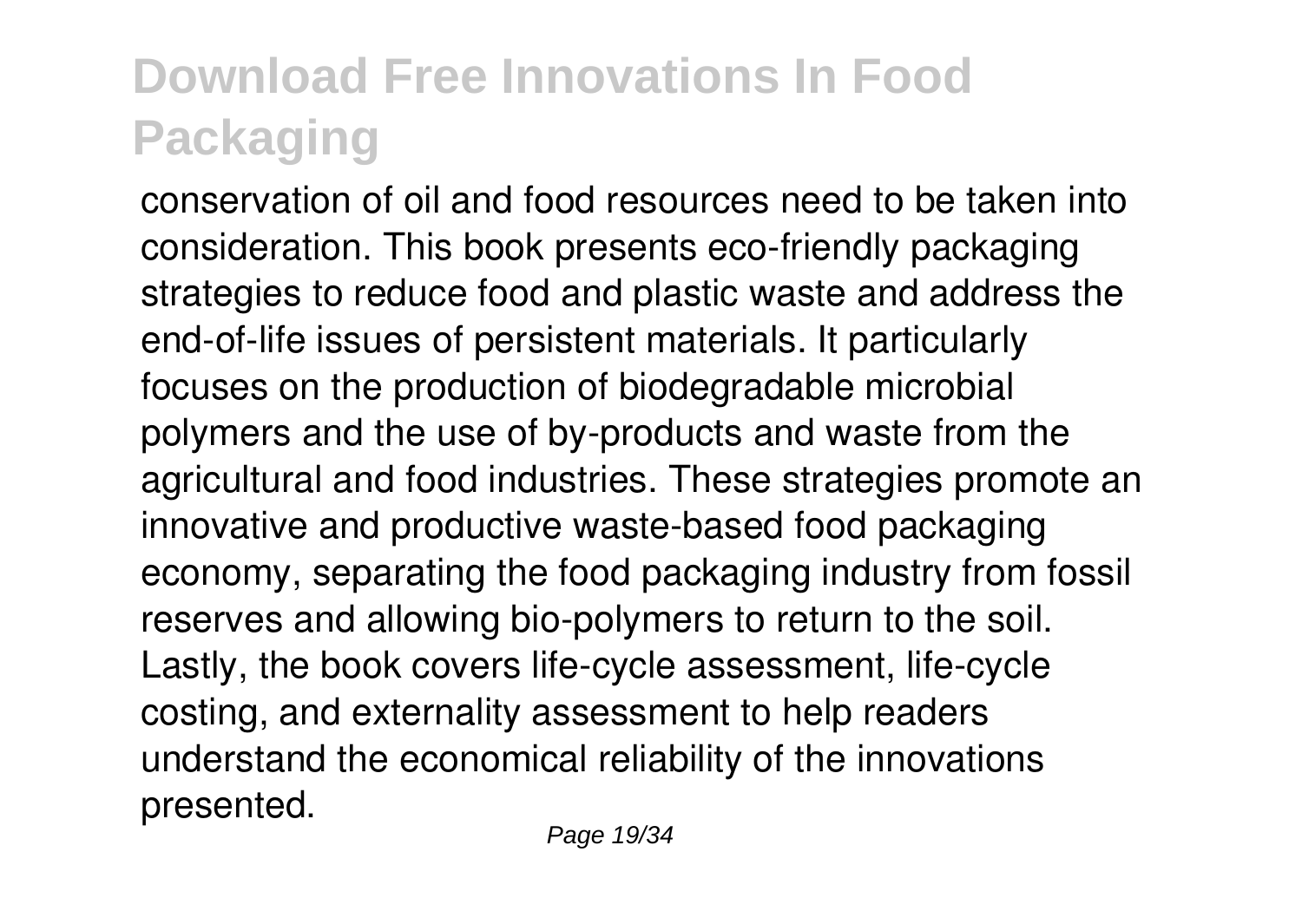This book explores the latest advances in the sustainable production of packaged foods. Packaging plays an important role in sustainable food production and consumption in industrialized countries, where there is an increasing pressure to reduce the environmental impact of packaged foods. For example, the European Union recommends packaging from renewable sources, with a focus on bio-based materials. Sustainable packaging processes guarantee the reuse of the entire waste material and at the same time avoid the loss of food safety and quality during storage by preventing foodborne diseases and chemical contamination. Furthermore, the dramatic problem of plastic waste accumulation and the conservation of oil and food resources need to be taken into Page 20/34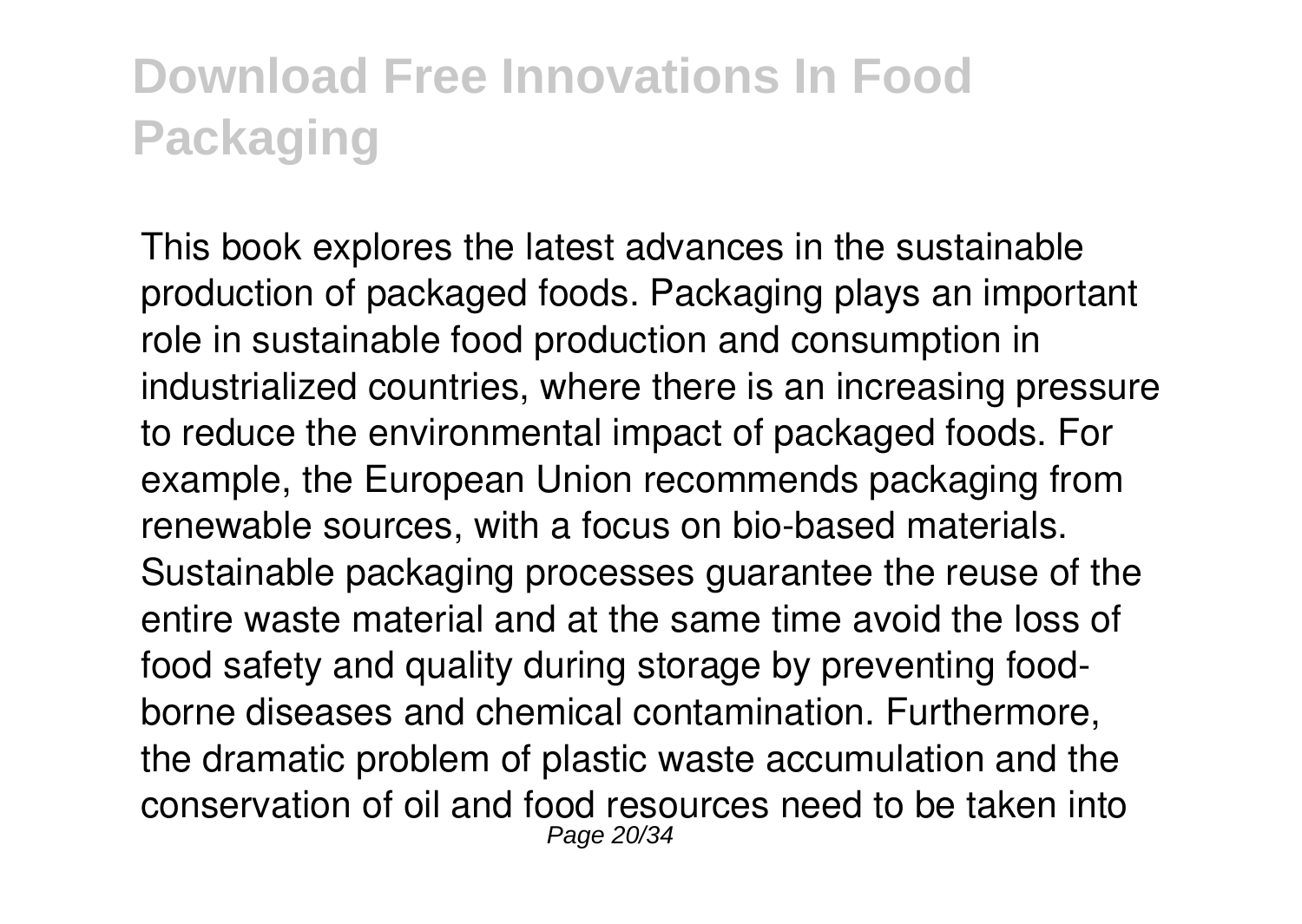consideration. This book presents eco-friendly packaging strategies to reduce food and plastic waste and address the end-of-life issues of persistent materials. It particularly focuses on the production of biodegradable microbial polymers and the use of by-products and waste from the agricultural and food industries. These strategies promote an innovative and productive waste-based food packaging economy, separating the food packaging industry from fossil reserves and allowing bio-polymers to return to the soil. Lastly, the book covers life-cycle assessment, life-cycle costing, and externality assessment to help readers understand the economical reliability of the innovations presented.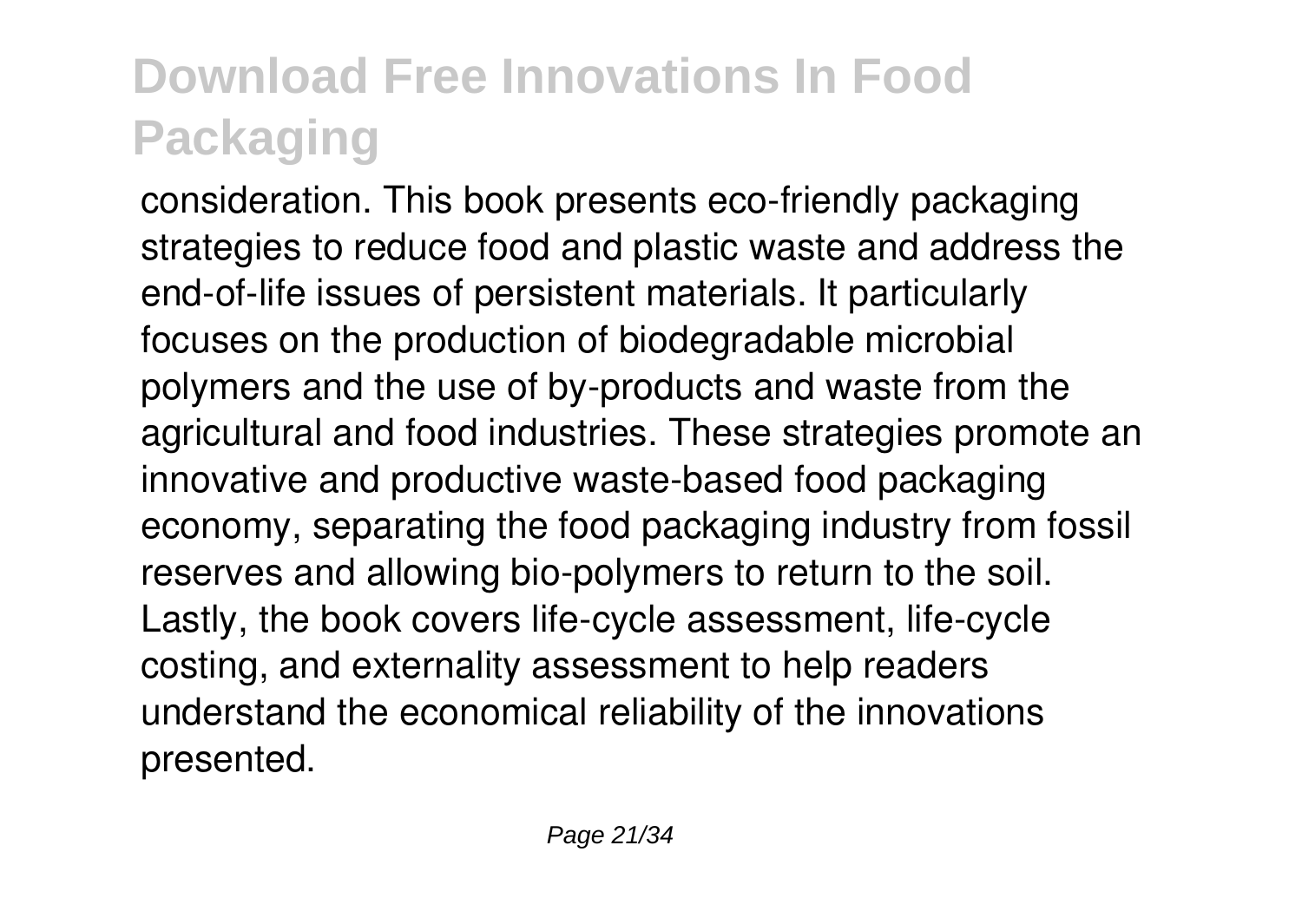Food Packaging: Advanced Materials, Technologies, and Innovations is a one-stop reference for packaging materials researchers working across various industries. With chapters written by leading international researchers from industry, academia, government, and private research institutions, this book offers a broad view of important developments in food packaging. Presents an extensive survey of food packaging materials and modern technologies Demonstrates the potential of various materials for use in demanding applications Discusses the use of polymers, composites, nanotechnology, hybrid materials, coatings, wood-based, and other materials in packaging Describes biodegradable packaging, antimicrobial studies, and environmental issues related to packaging materials Offers current status, trends, Page 22/34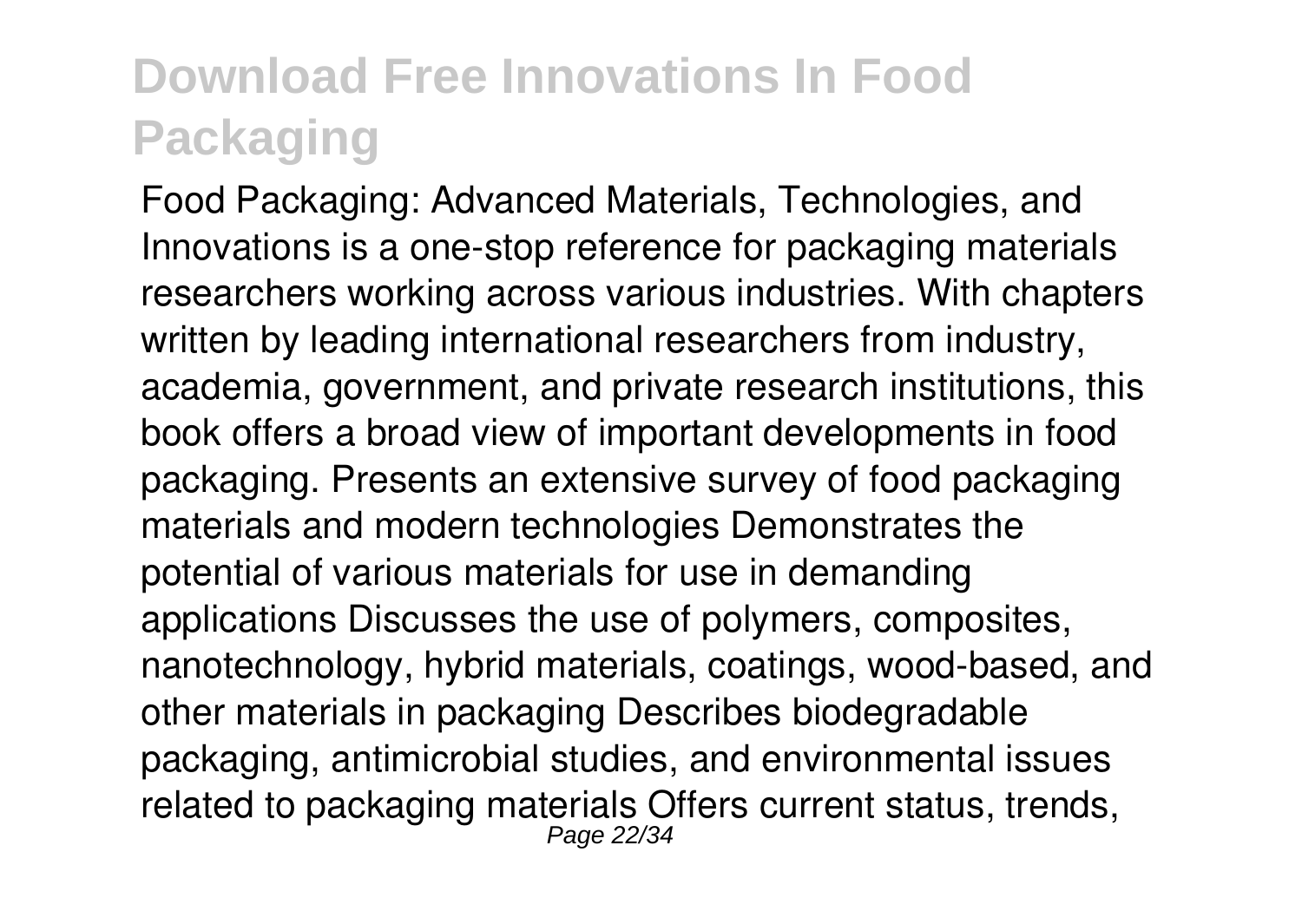opportunities, and future directions Aimed at advanced students, research scholars, and professionals in food packaging development, this application-oriented book will help expand the reader's knowledge of advanced materials and their use of innovation in food packaging.

Biopolymer-Based Food Packaging Explore the latest developments and advancements in biopolymer-based food packaging In Biopolymer-Based Food Packaging: Innovations and Technology Applications, a team of accomplished researchers delivers a complete, systematic, and sequential account of the contemporary developments in the application of biopolymers for sustainable food packaging. This book introduces the fabrication, characterization as well as benefits Page 23/34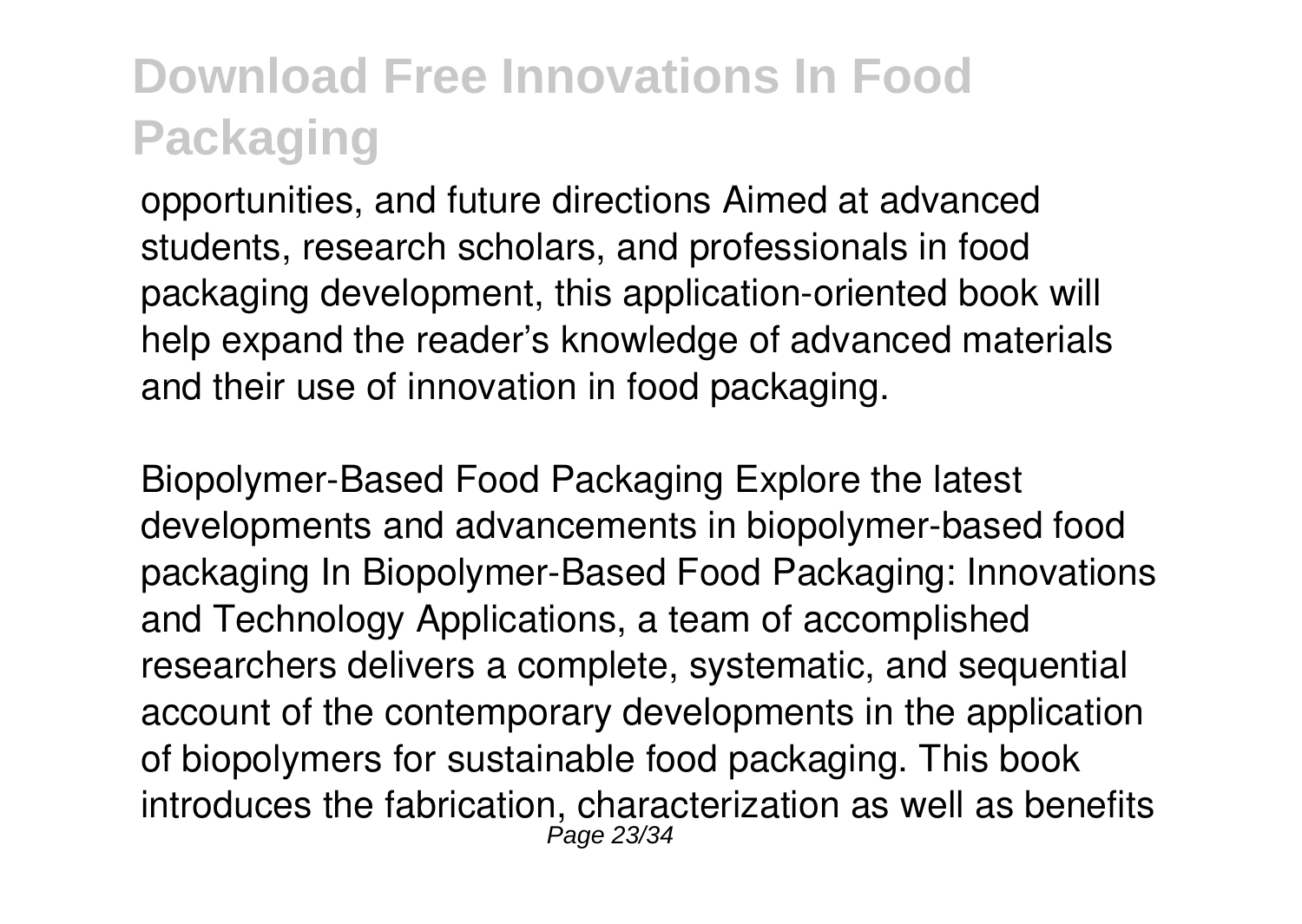arising from the enhanced functionalities of biopolymer-based food packaging materials. The authors introduce various polysaccharide, protein, and microbial polymer-based food packaging films and coatings, as well as biopolymer-based blends and nanocomposites. Importance of these materials as active and intelligent food packaging systems is also introduced. Finally, the book explores biopolymer-based edible food packaging, and its efficacy in extending the shelflife of perishable food items using sustainable materials and processes suitable for the future of circular economies around the world. Readers will also find: A thorough introduction to the incorporation of nanomaterials as fillers to improve the physico-chemical, mechanical, thermal, barrier, optical, and antimicrobial properties of food packaging nanocomposites<br>Page 24/34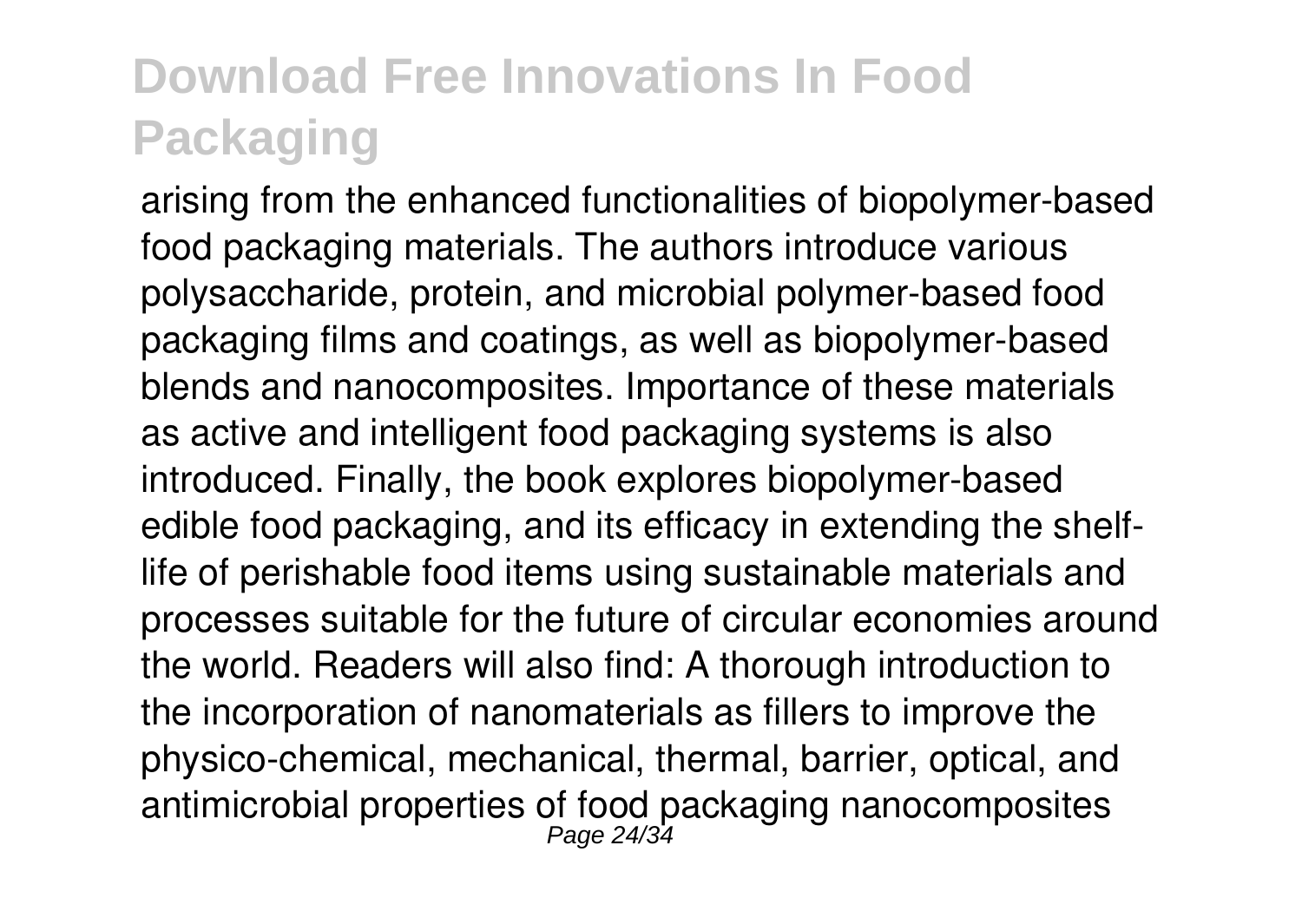Comprehensive discussions of the use of plant-based bioactive compounds, including essential oils, in biopolymerbased food packaging Practical examinations of silver and zinc oxide nanoparticles in food packaging In-depth treatments of polylactic acid-based composites for food packaging applications Biopolymer-Based Food Packaging: Innovations and Technology Applications is an invaluable resource for academic researchers and professionals in food packaging and related industries, as well as research scholars, graduate students, and entrepreneurs working and studying in the field of food preservation, environmental safety, and human health with a focus on the sustainable future.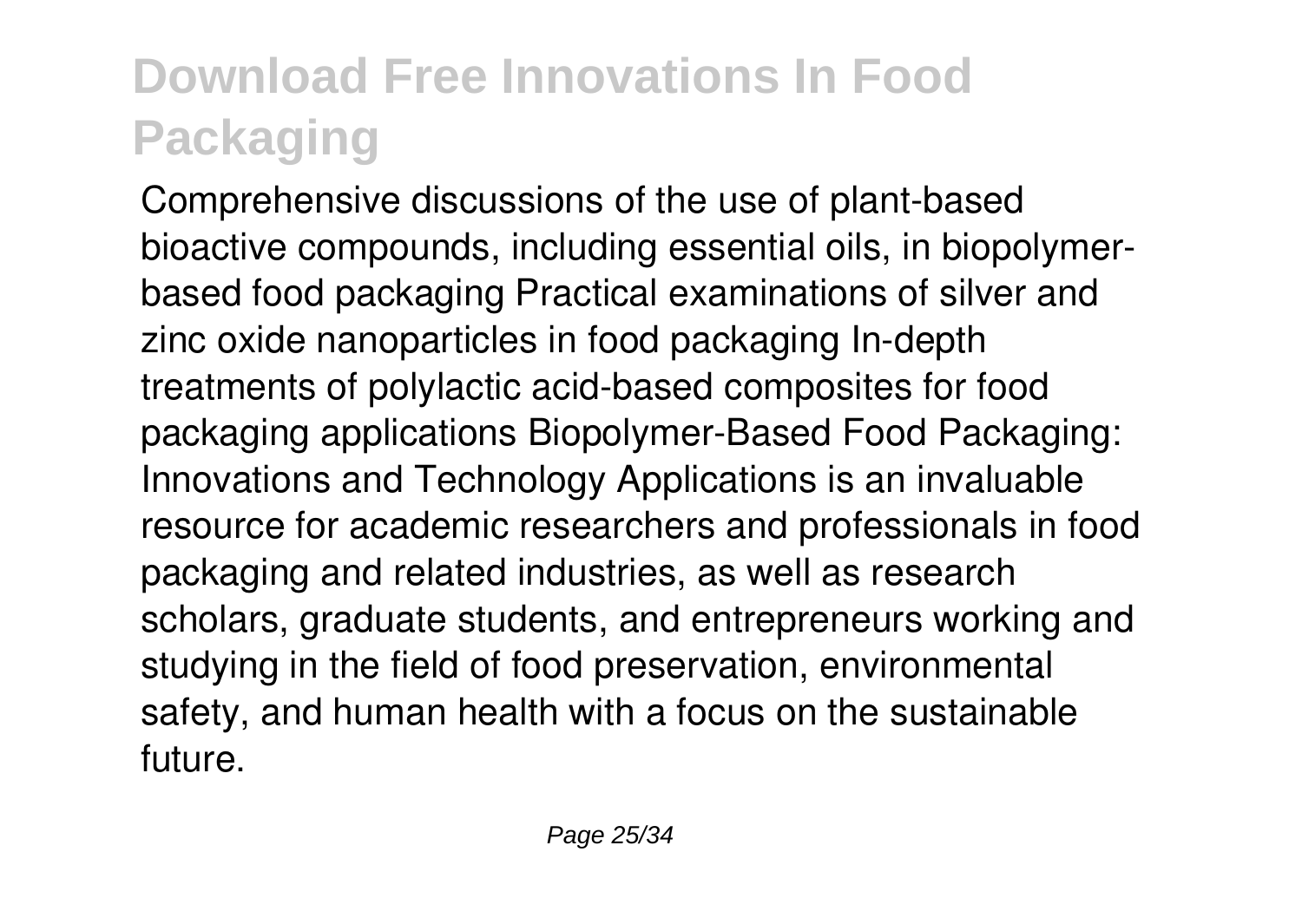The successful employment of food packaging can greatly improve product safety and quality, making the area a key concern to the food processing industry. Emerging food packaging technologies reviews advances in packaging materials, the design and implementation of smart packaging techniques, and developments in response to growing concerns about packaging sustainability. Part one of Emerging food packaging technologies focuses on developments in active packaging, reviewing controlled release packaging, active antimicrobials and nanocomposites in packaging, and edible chitosan coatings. Part two goes on to consider intelligent packaging and how advances in the consumer/packaging interface can improve food safety and quality. Developments in packaging material are analysed in<br>Page 26/34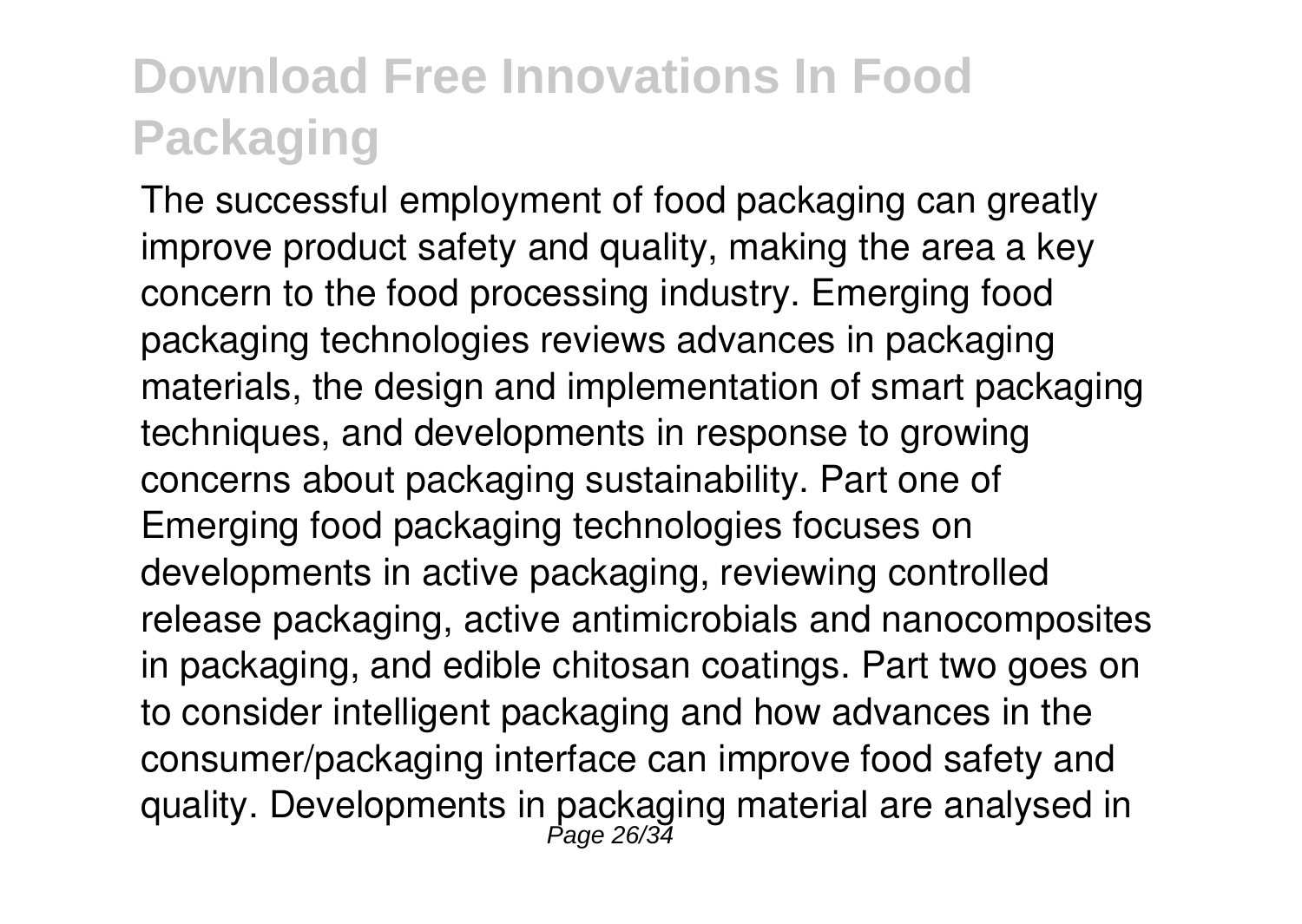part three, with nanocomposites, emerging coating technologies, light-protective and non-thermal process packaging discussed, alongside a consideration of the safety of plastics as food packaging materials. Finally, part four explores the use of eco-design, life cycle assessment, and the utilisation of bio-based polymers in the production of smarter, environmentally-compatible packaging. With its distinguished editors and international team of expert contributors, Emerging food packaging technologies is an indispensable reference work for all those responsible for the design, production and use of food and beverage packaging, as well as a key source for researchers in this area. Reviews advances in packaging materials, the design and implementation of smart packaging techniques, and<br>
<sub>Page 27/34</sub>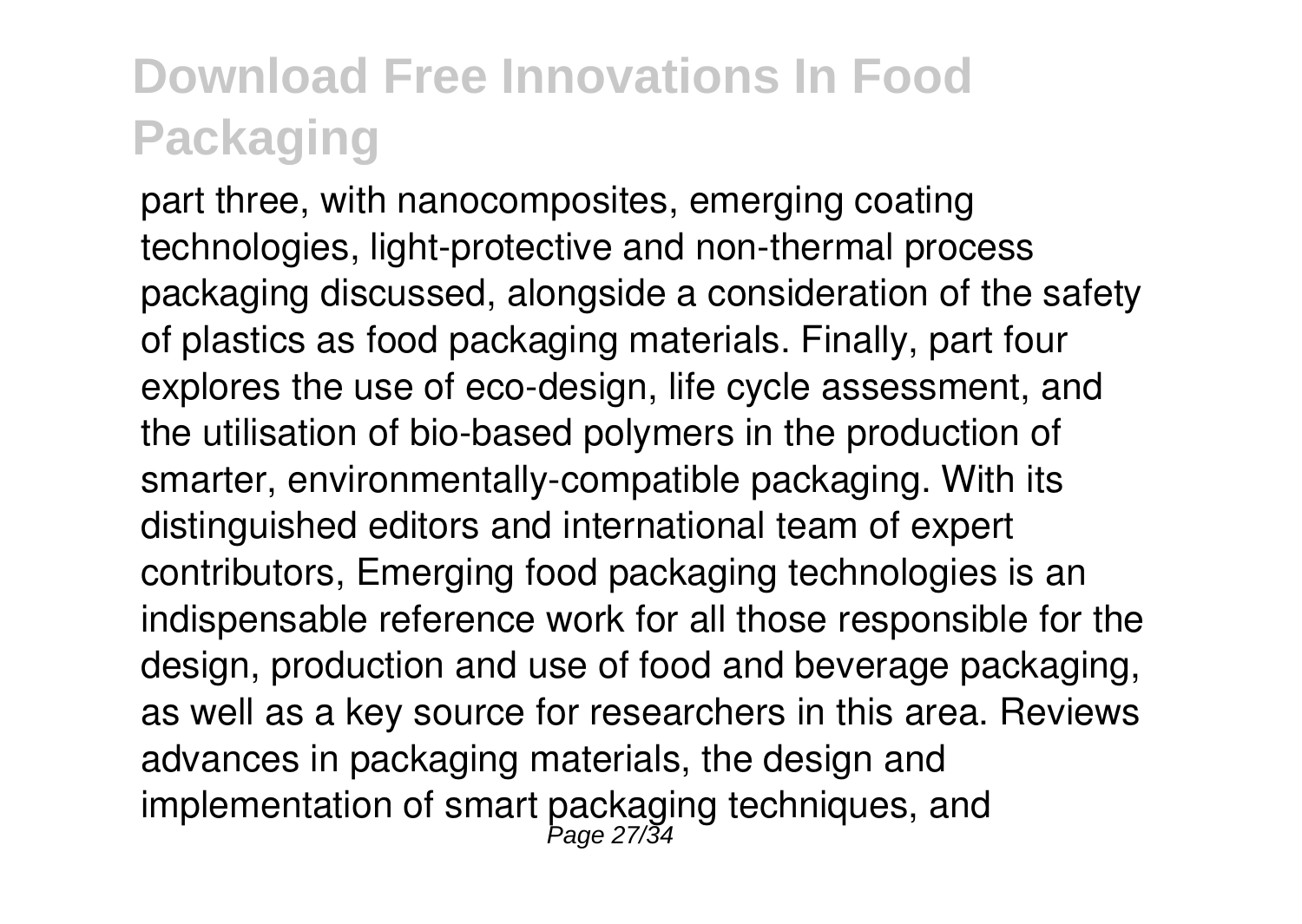developments in response to growing concerns about packaging sustainability Considers intelligent packaging and how advances in the consumer/packaging interface can improve food safety and quality Examines developments in packaging materials, nanocomposites, emerging coating technologies, light-protective and non-thermal process packaging and the safety of plastics as food packaging materials

On August 7â€"8, 2019, the National Academies of Sciences, Engineering, and Medicine hosted a public workshop in Washington, DC, to review the status of current and emerging knowledge about innovations for modern food systems and strategies for meeting future needs. The workshop addressed Page 28/34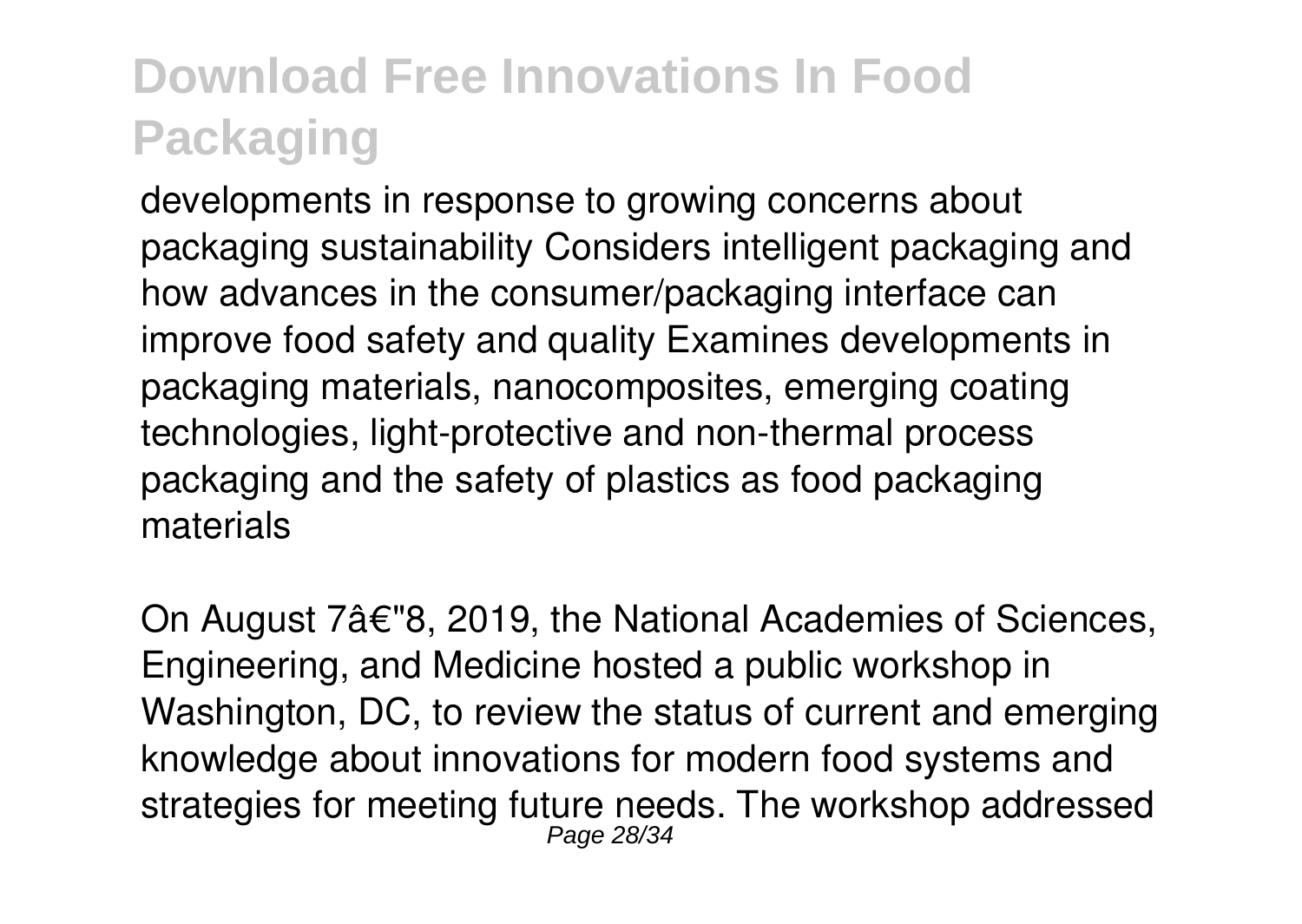different perspectives on the topic of food systems and would build on a workshop on the topic of sustainable diets hosted by the Food Forum in August 2018. This publication summarizes the presentations and discussions from the workshop.

Packaging plays an essential role in protecting and extending the shelf life of a wide range of foods, beverages and other fast-moving consumer goods. There have been many key developments in packaging materials and technologies in recent years, and Trends in packaging of food, beverages and other fast-moving consumer goods (FMCG) provides a concise review of these developments and international market trends. Beginning with a concise introduction to the Page 29/34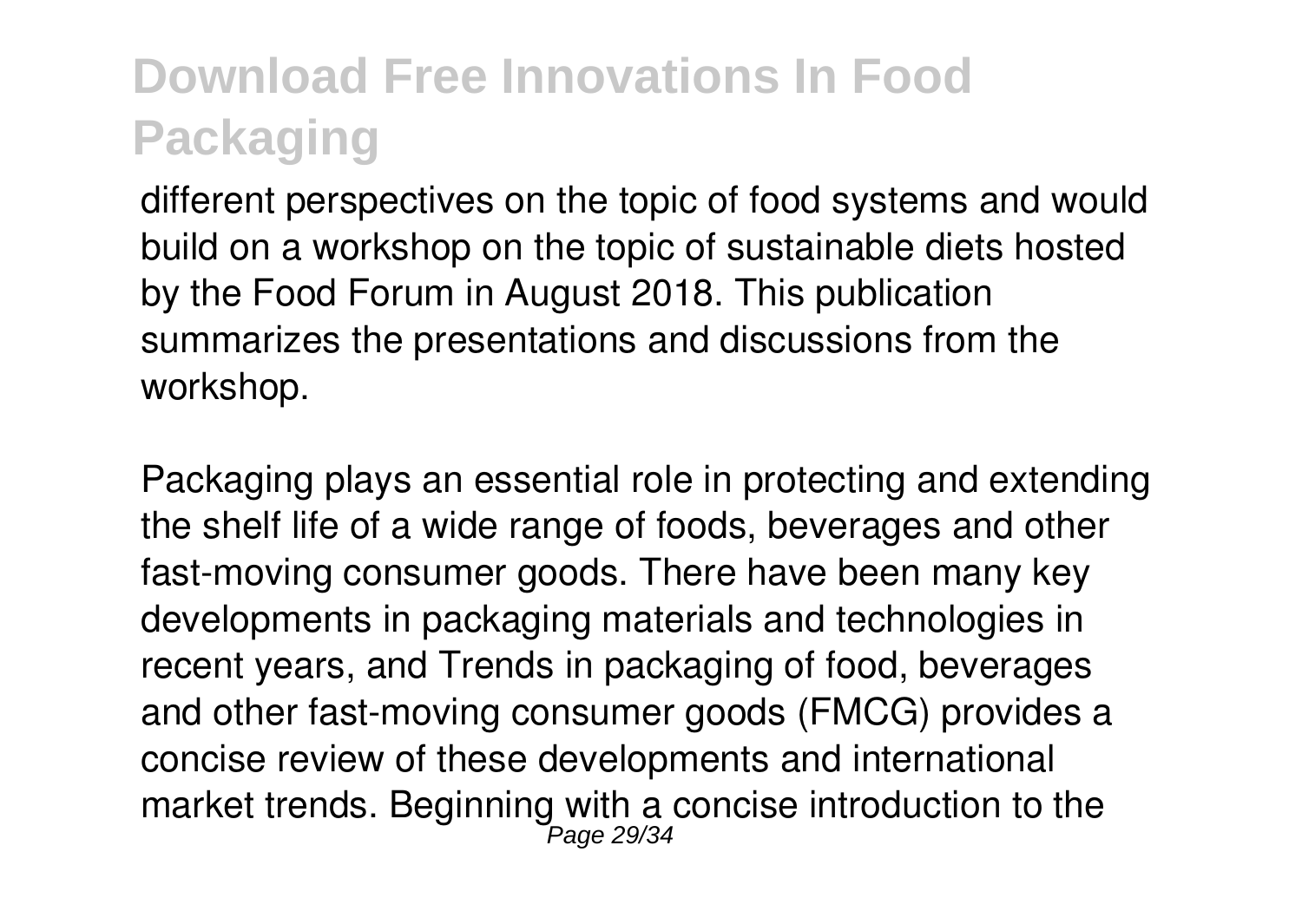present status and trends in innovations in packaging for food, beverages and other fast-moving consumer goods, the book goes on to consider modified atmosphere packaging and other active packaging systems, including smart and intelligent packaging, and the role these play in augmenting and securing the consumer brand experience. Developments in plastic and bioplastic materials and recycling systems are then discussed, followed by innovations and trends in metal, paper and paperboard packaging. Further chapters review international environmental and sustainability regulatory and legislative frameworks, before the use of nanotechnology, smart and interactive packaging developments for enhanced communication at the packaging/user interface are explored. Finally, the book concludes by considering potential future<br> $P_{\text{age}}$  30/34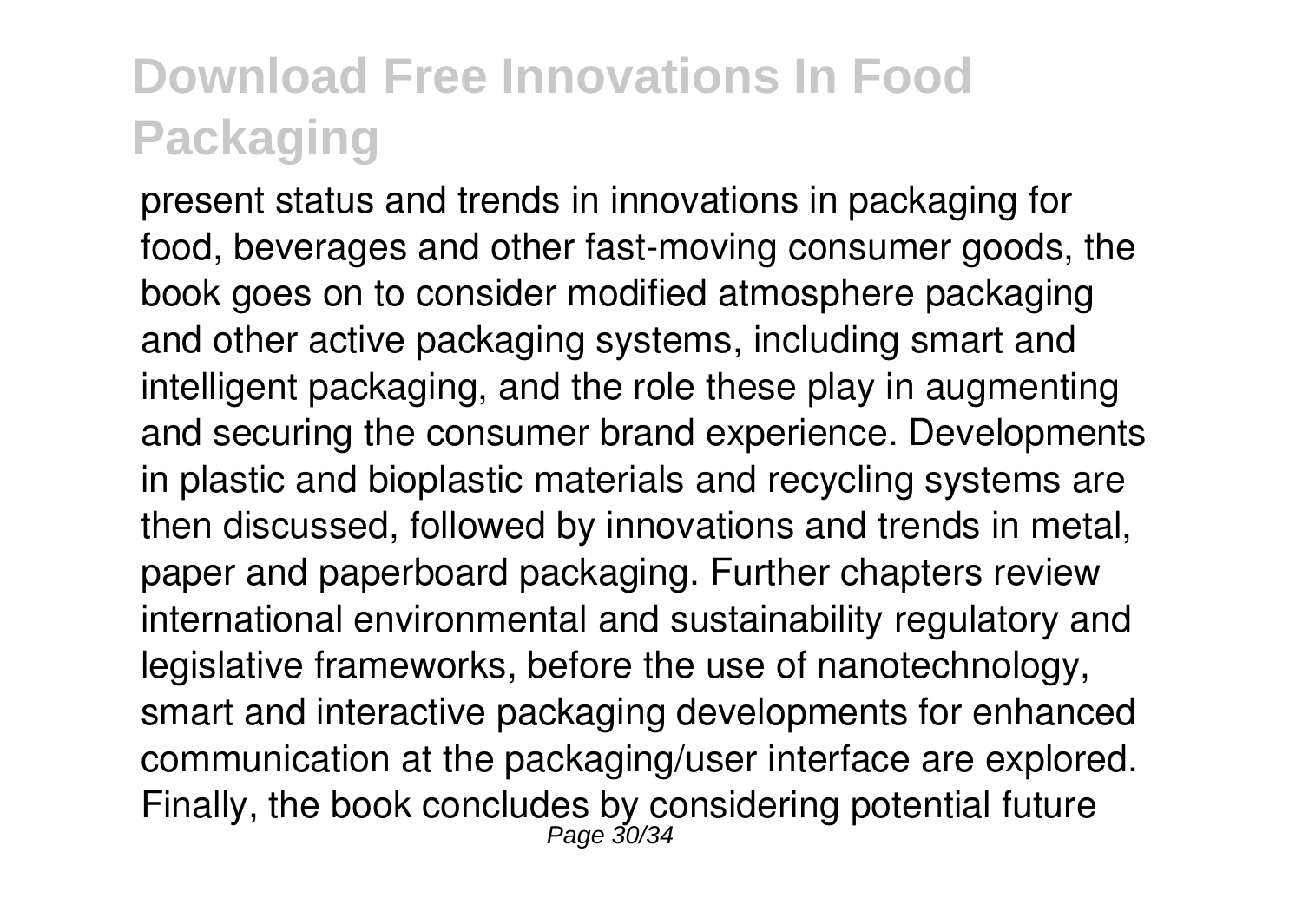trends in materials and technologies across the international packaging market. With its distinguished editor and international team of expert contributors, Trends in packaging of food, beverages and other fast-moving consumer goods (FMCG) is an important reference tool, providing a practical overview of emerging packaging technologies and market trends for research and design professionals in the food and packaging industry, and academics working in this area. Introduces the present status, current trends and new innovations in the field whilst considering future trends in materials and technologies Considers modified atmosphere packaging and other active packaging systems including smart and intelligent packaging Discusses developments in plastic and bioplastic materials and recycling systems Page 31/34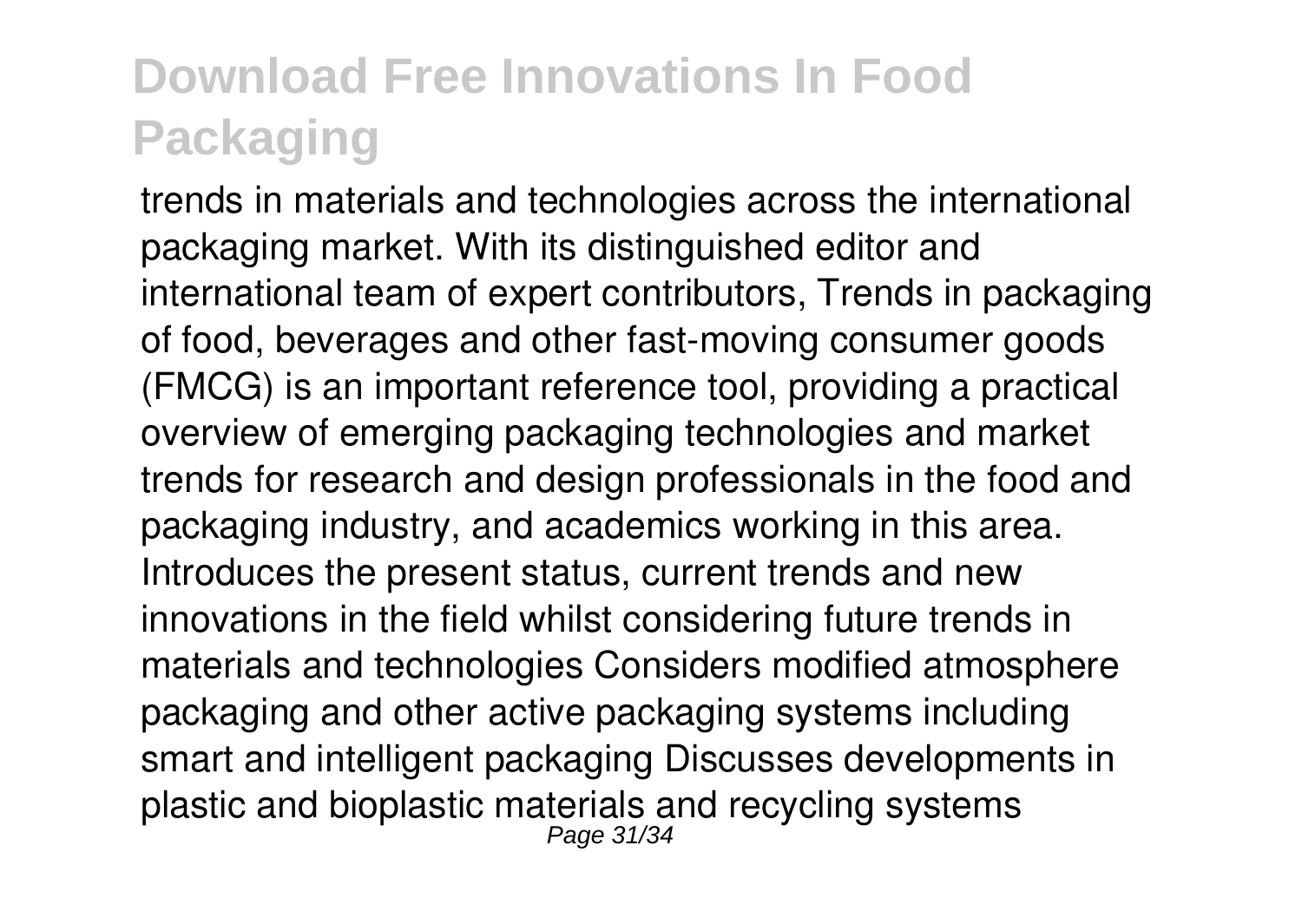Novel food processing technologies have significant potential to improve product quality and process efficiency. Commercialisation of new products and processes brings exciting opportunities and interesting challenges. Case studies in novel food processing technologies provides insightful, first-hand experiences of many pioneering experts involved in the development and commercialisation of foods produced by novel processing technologies. Part one presents case studies of commercial products preserved with the leading nonthermal technologies of high pressure processing and pulsed electric field processing. Part two broadens the case histories to include alternative novel techniques, such as dense phase carbon dioxide, ozone,<br>Page 32/34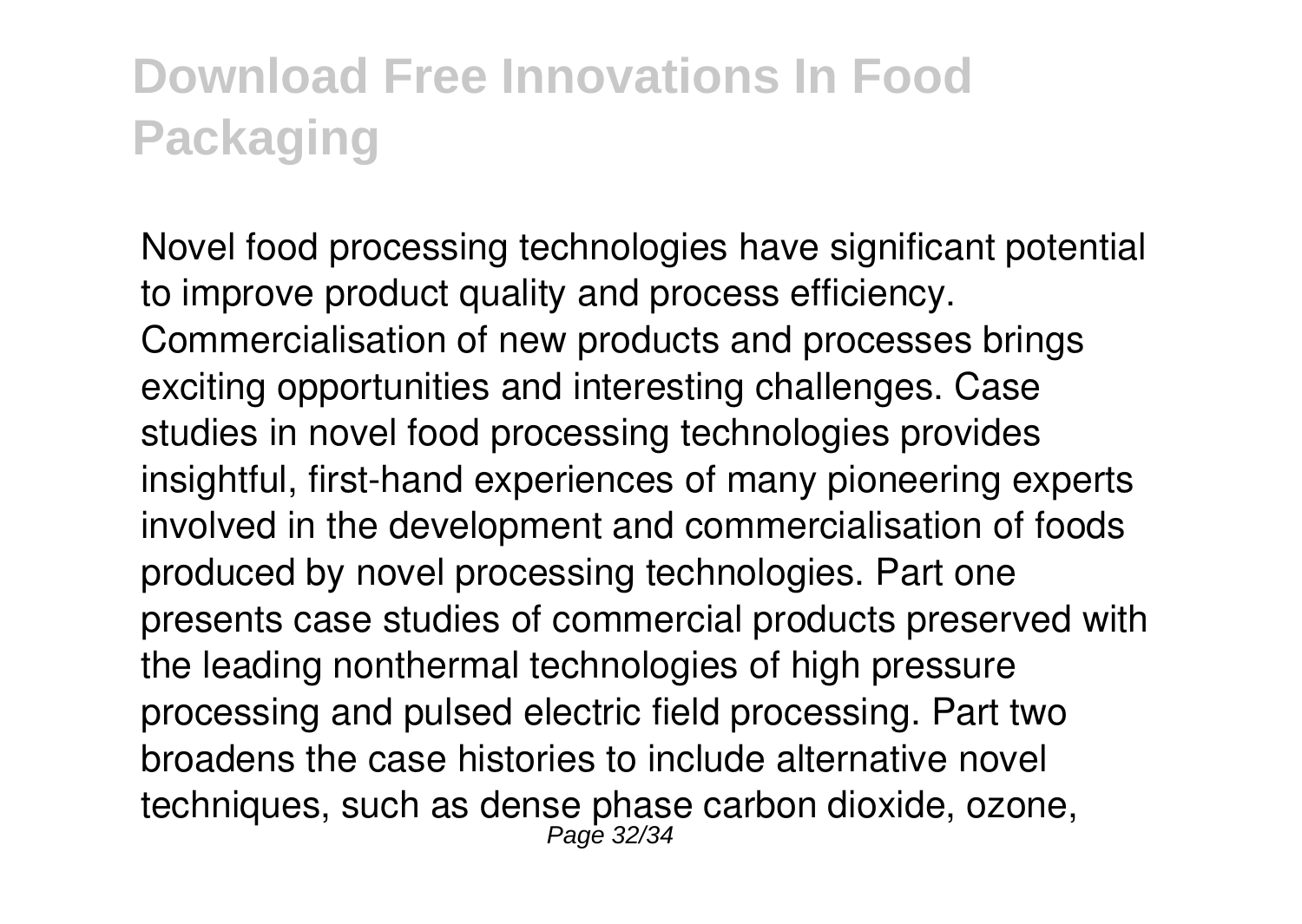ultrasonics, cool plasma, and infrared technologies, which are applied in food preservation sectors ranging from fresh produce, to juices, to disinfestation. Part three covers novel food preservation techniques using natural antimicrobials, novel food packaging technologies, and oxygen depleted storage techniques. Part four contains case studies of innovations in retort technology, microwave heating, and predictive modelling that compare thermal versus non-thermal processes, and evaluate an accelerated 3-year challenge test. With its team of distinguished editors and international contributors, Case studies in novel food processing technologies is an essential reference for professionals in industry, academia, and government involved in all aspects of research, development and commercialisation of novel food Page 33/34